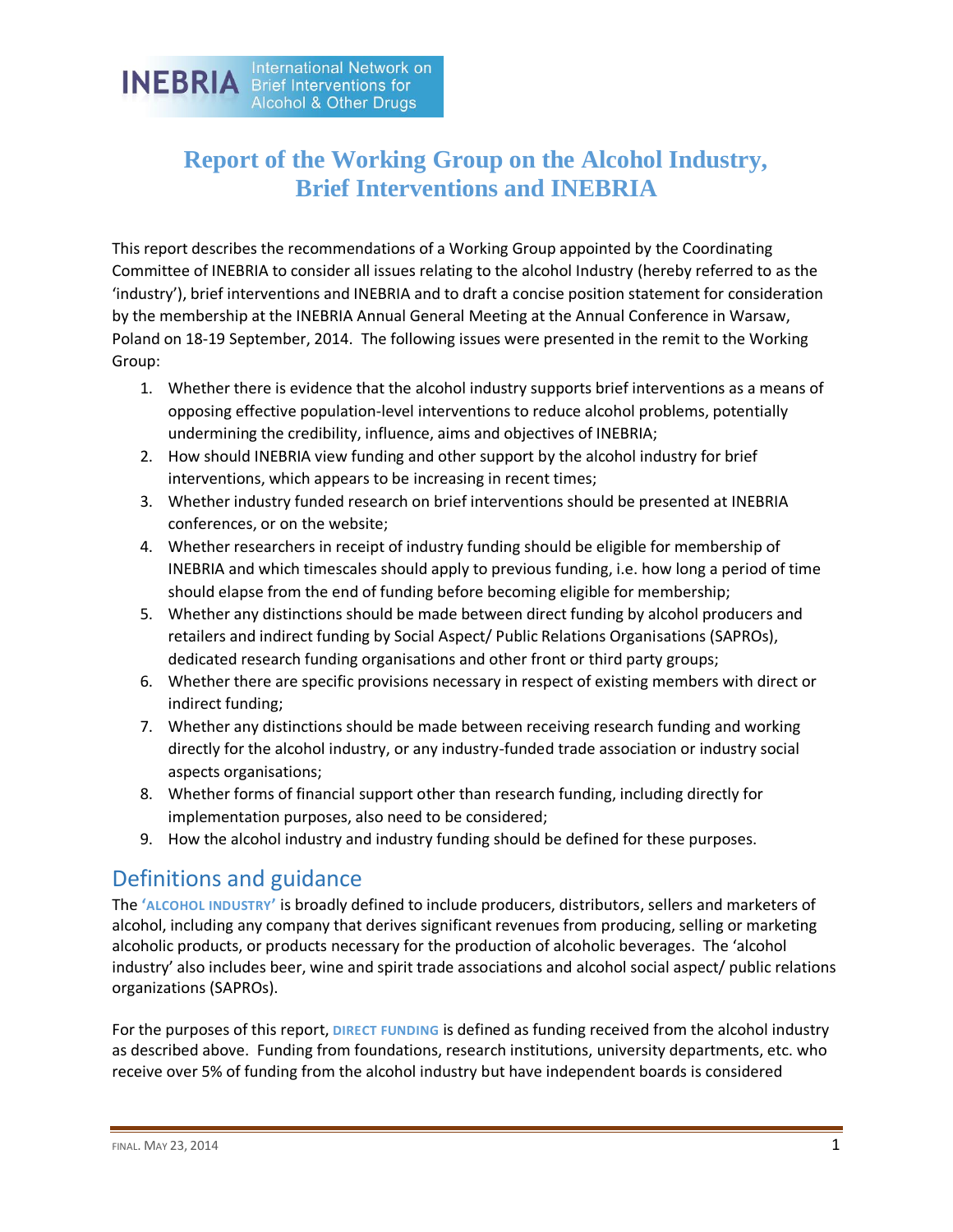

**INDIRECT FUNDING**. *A list of some of these organizations can be found at <http://www.parint.org/isajewebsite/conflict3.htm> .*

# Working Group Membership

Volunteer participation in the working group was open to the entire membership of INEBRIA except those in receipt of industry funding within the last two years, for conflict of interest reasons. Members of the working group were asked to declare sources of funding, direct or indirect, and any connection with the tobacco or alcohol industries or any organisation/group substantially funded by them. This formulation was modelled on the requirements of the World Health Organisation. The WG was cochaired by an ex-officio member who is an international expert in alcohol policy. A complete list of the Working Group membership is listed at the end of this report.

# Methods of working

After the Working Group (WG) was established, a literature review and PERIL analyses were conducted, an initial response to the questions was prepared, and WG members edited the responses and reached consensus via email regarding the contents of this longer report as well as a shorter *Summary of Recommendations* that was also prepared. These documents were then submitted to the Coordinating Committee (CC) for consideration. Any related actions to be taken, including changes to the statutes, will be considered by the 2014 Annual General Meeting. Throughout this process the WG was assisted by Katherine Robaina, MPH, who helped with the initial draft and with the formulation of the PERIL Case Studies.

# Responses to issues described in the WG remit

1. Is there any evidence that the alcohol industry supports brief interventions as a means of opposing effective population-level interventions to reduce alcohol problems, potentially undermining the credibility, influence, aims and objectives of INEBRIA?

NOTE: Some members of the WG found the wording of this question confusing. The meaning of the question was interpreted as follows: Is there any evidence that the alcohol industry supports brief interventions? If it does, is this done as a means of opposing effective population-level interventions to reduce alcohol problems? And does the industry have the potential to undermine the credibility, influence, aims and objectives of INEBRIA?

In response to the first part of this question, we reviewed industry-sponsored websites listing industry actions that pertain to screening and brief intervention (SBI). Most of these are summarised on a website [\(http://initiatives.global-actions.org/](http://initiatives.global-actions.org/)) which describes over 3500 'initiatives' undertaken by the alcohol industry in support of the World Health Organization's Global Strategy to Reduce Alcohol-related Harm (WHO, 2010). The site is maintained by the International Center for Alcohol Policies (ICAP), an industry-sponsored public relations organisation. Our review of industry sources identified 37 initiatives, or programs, in nine countries, including three with an "international" focus. Results were retrieved using the keywords 'screening' and/or 'brief intervention'. The industry-funded SBI activities identified tend to focus on high-risk drinking patterns rather than on volume of alcohol consumption. Approximately half of the programs (17), which date from 2003, deal specifically with screening, brief intervention and referral to treatment. As indicated in Table 1, the programs are diverse, ranging from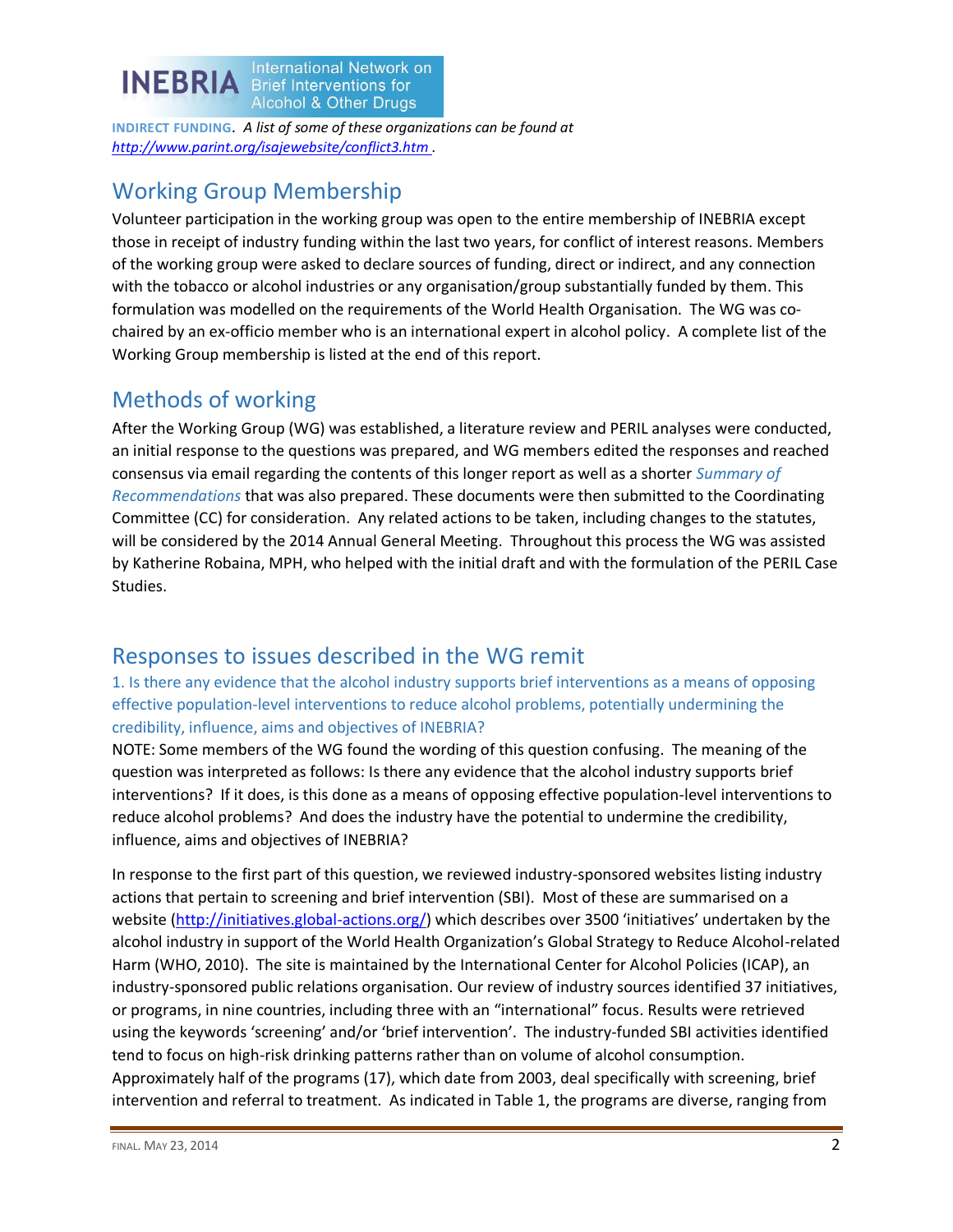# **INEBRIA International Network on Alcohol & Other Drugs**

Coors Brewers Limited's campaign in the UK to provide "the government's sensible drinking message and a logo to advertise against drinking during pregnancy," to the "BIG Initiative Clinician Training Program" in which Diageo USA is training Employee Assistance Program clinicians and counsellors to use SBI techniques in their work.

Seven research studies were identified (see projects in Table 1 with an asterisk (\*) before their name), including a 2007/8 study funded by the European Foundation for Alcohol Research (ERAB) to examine if a workplace psychosocial intervention could reduce high-risk single session binge drinking among company employees. The Century Council, a large SAPRO in the US, funded two studies on the effectiveness of using text messages to reduce hazardous drinking (Diageo, 2013). And the Alcoholic Beverage Medical Research Foundation lists on their website fewer than 10 grant awards for brief intervention research made since 1983.

To the extent that the most recent SBI programs are part of a larger industry strategy coordinated by the alcohol industry, the second part of the question ("as a means of opposing effective population-level interventions") is more difficult to answer. Some critics of industry corporate social responsibility (CSR) activities (Babor and Robaina, 2013) have argued that these kinds of industry actions tend to be selfserving, focused on ineffective interventions with little or no evidence-base and are lacking in transparency. The promotion of SBI programs by the alcohol industry may qualify as support for particular evidence-based activities while failing to support the principle of evidence-based policy which does not permit such selectivity. In the case of SBI, in contrast to evidence-based supply-side policies (e.g., taxation), the effectiveness of the strategy can be easily undermined, even unintentionally, by poor implementation. The actual implementation and content of these programs have to be evaluated carefully to determine whether they are designed properly and are given appropriate logistical support. As part of its larger Corporate Social Responsibility strategy, industry activities such as SBI, drink-driving countermeasures and youth prevention programs seem to reflect the following industry goals (Babor and Robaina, 2013; Babor et al., 2013):

- Increase the social and psychological availability of alcohol
- Improve public perception and credibility of the industry, as they are working to ensure their products are used "responsibly".
- Narrow the focus on a small subset of the population (i.e., binge drinkers) and emphasise personal responsibility, while minimising industry responsibility – a common strategy used by the alcohol industry and very familiar to the tobacco industry.
- Highlight irresponsible drinkers as the problem, rather than alcohol itself.
- Promote the concept that moderate "healthy" drinking is beneficial (and therefore policies that infringe on moderate drinkers do not benefit public health). The industry has consistently exaggerated the claim that regular drinking is healthy.

Another way to evaluate whether the SBI actions are "a means of opposing effective population-level interventions" is to consider how such CSR activities are used in lobbying for industry-favourable policies, less regulation, or against evidence-based policies that have a wider population reach. The following examples, drawn from an unsystematic review of publicly-available industry documents and websites, suggest SBI is being used by the industry and related organisations to push a pro-industry agenda: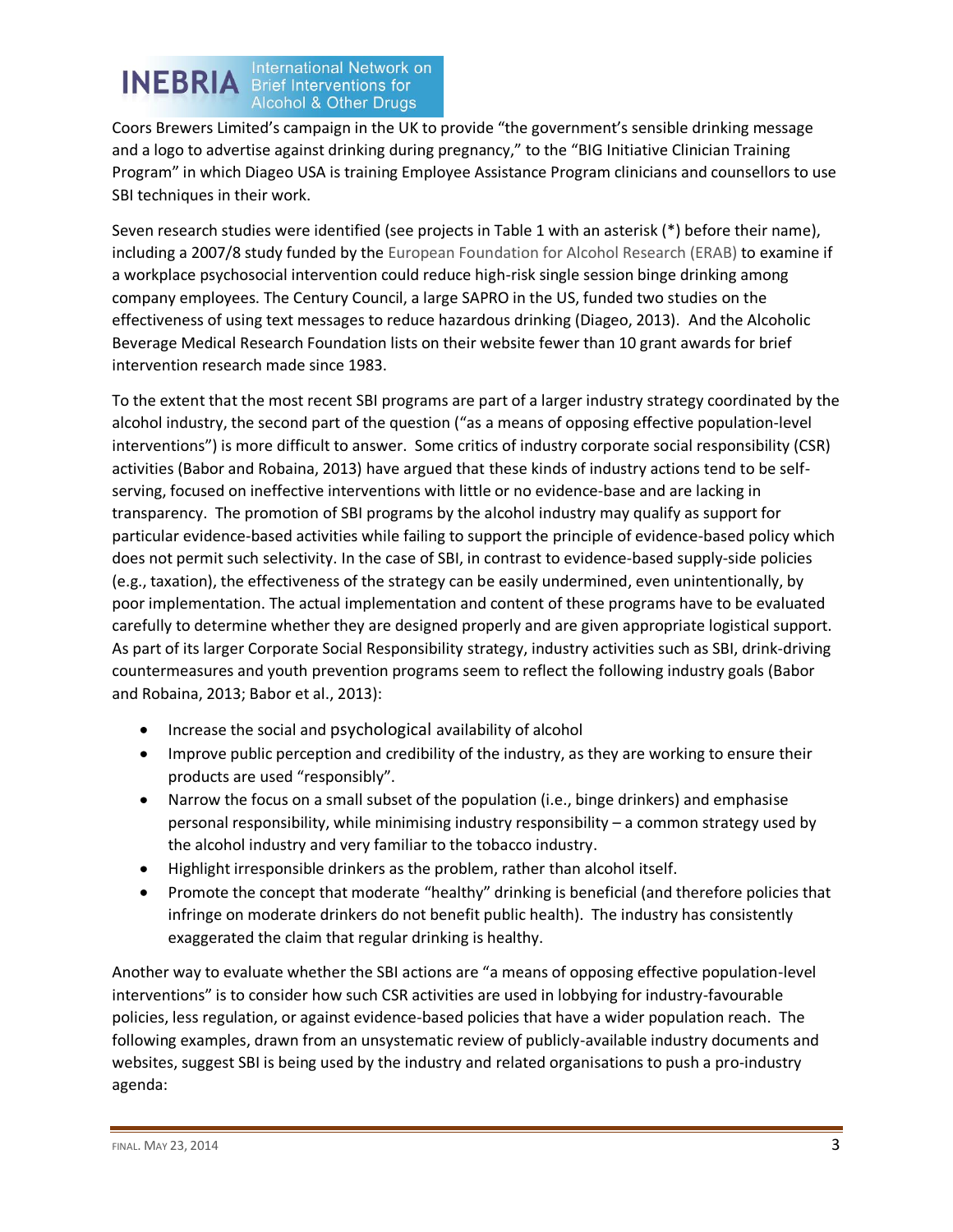#### International Network on **INEBRIA** Brief Interventions for **Alcohol & Other Drugs**

- Miller Beer, then owned by Philip Morris, explained the rationale for its responsible drinking campaigns as a means to defend its product from government interference. The strategy was to emphasise the alcohol industry's role as a 'responsible corporate citizen' and to "stress alcohol education programs and messages so as to develop public policy from a framework of education and responsible drinking, as opposed to one of control". It was a plan expressly designed to stave off effective government action. Miller vowed to "fight aggressively, with all available resources, against any attempt, from any quarter" public health efforts that would curb its ability to manufacture and market its product (Miller Brewing Company, 1992).
- In response to a consultation document issued by the Cabinet Office Strategy Unit and the Department of Health of the UK, the Portman Group (TPG) (2002) submitted, *The Alcohol Harm Reduction Strategy: a Response by The Portman Group* to the Department of Health of the UK. The document applauds the Cabinet for its decision to focus on reducing harm rather than on reducing consumption. It then recommends key principles to 'underpin' the strategy, including a strong emphasis on education and personal responsibility, stressing that the strategy should be targeted at harmful drinking rather than to "punish the majority." It also acknowledges" lowrisk and beneficial drinking" (p2). TPG believes public health campaigns are more likely to succeed by focusing on the positive aspects of moderate drinking, in addition to "the negative aspect of alcohol misuse" (p5). The document suggests revisions to the UK Government's Sensible Drinking Limits, stating that the word "sensible" is both "negative and nannyish" and states that "it is not possible to define any specific amount of alcohol as inevitably harmful – whether short or long term" and that alcohol misuse is better determined by consequences rather than amount and frequency consumed (p6). These statements are not consistent with the epidemiological literature used by the World Health Organisation and expert groups in the design of SBI programs and allow the industry to promote "responsible drinking" without ever defining what it means.
- A memo by the Portman Group argues against evidenced-based population level interventions such as increased taxes, stating "alcohol policies to reduce the amount of alcohol that all drinkers consume in order to impact upon harmful drinking… penalises all drinkers alike", calling such policies "untargeted and unfair". Under the heading of 'Solutions', the memo focuses on the importance of social marketing—particularly the 'industry's own marketing platforms', "providing early advice and support to problem drinkers on a one-to-one basis through the medical profession and other public sector professionals", and "given accurate and full information, the vast majority of consumers will make healthier lifestyle choices." (The Portman Group, 2009).
- In Scotland, the Scotch Whisky Association lobbied policy makers to focus on education and responsible drinking campaigns rather than price (SHAAP, 2009; Gonall, 2014).

Although the number of SBI and referral activities supported by the alcohol industry has increased in recent years, the diverse nature of these programs and their limited scope suggests that they are not likely to have a significant impact on alcohol-related problems in the countries where they are implemented. Except for the BIG Initiative in the USA and midwife training initiatives in the UK (both funded by Diageo), the programs tend to be small and time-limited, and in some cases the fact that they tend to be branded with the company's logo or brand name means that industry-funded SBI activities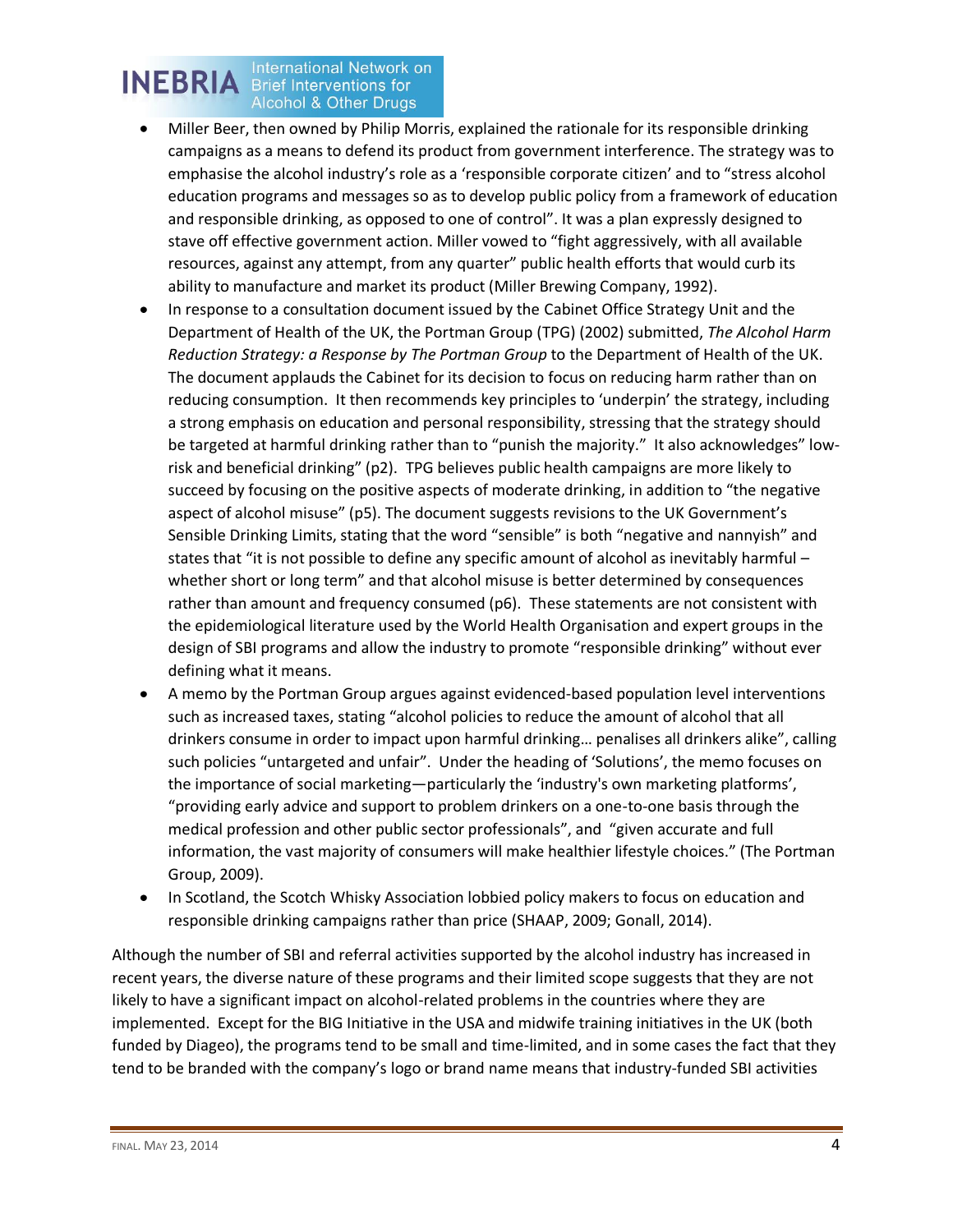

may have as well as a public relations benefit as well as a marketing potential, to the extent that SBI clients receive information provided by an alcohol producer.

Furthermore, some research shows (Heather, 2011) that brief interventions for alcohol are unlikely to achieve a noticeable population-level reduction in per capita consumption or alcohol-related harm unless accompanied by the introduction of more effective alcohol control measures. Therefore, it is possible that the industry promotes and funds SBI activities because it poses little threat to their profits.

Based on the evidence reviewed, we conclude that the alcohol industry's involvement in SBI activities to date has been small, with many programs being unlikely to have a significant effect on alcohol-related problems in the countries where they are implemented. In some cases the programs are not consistent with evidence-based interventions and in most cases they are not monitored or evaluated with sufficient rigor to estimate their likely effectiveness. We also identified a small number of research studies (see Table 1) funded by the industry or by industry-funded grant-making organizations (i.e., ABMRF, ERAB), in addition to ICAP's support for a conference symposium and the publication of its proceedings. Compared with the hundreds of research studies published on alcohol screening and brief interventions, the industry's support for SBI research is quite small.

### 2) How should INEBRIA view funding and other support by the alcohol industry for brief interventions, which appears to be increasing in recent times?

INEBRIA needs to consider recent developments in industry CSR activities in relation to the growing concerns among NGOs, and other organisations such as WHO about industry funding for prevention and treatment programs. Several arguments have been advanced against accepting industry funding for such programs. These arguments can be summarised within the context of Peter Adams' (2013) moral jeopardy framework, which is designed to assess a variety of risks involved with accepting funding from dangerous consumption industries.

Using terms of justification like "corporate social responsibility" and "partnerships with the public health community", the alcoholic beverage industry (mainly large producers, trade associations and "social aspects" organisations) has begun to support SBIRT activities as part of its CSR initiatives, as noted above. As an organisation established to support research and evidence-based practice, INEBRIA seems to have at least three choices:

1) Adopt a "hands-off" position where INEBRIA leadership and members of the network are advised not to engage in communication or collaboration with industry representatives, based on the assumption that the commercial interests are incompatible with the values and aims of health promotion, disease prevention and scientific research. For example, it has been argued that the main effect of the alcohol industry's cooperation with scientists and health professionals has been to improve their corporate image with the public and with government policymakers, rather than promote science (Statement of Concern, 2013; Stenius and Babor, 2010; Babor and Robaina, 2013; McCreanor, Casswell, & Hill, 2000; Munro, 2004).

2) The other end of the spectrum is to engage in dialogue with industry representatives, set conditions for the acceptance of industry funding for programs and research, and participate as "partners" in industry-funded scientific activities, such as SBIRT programs. This approach is based on the assumption that the industry is acting as a "good corporate citizen" and will spend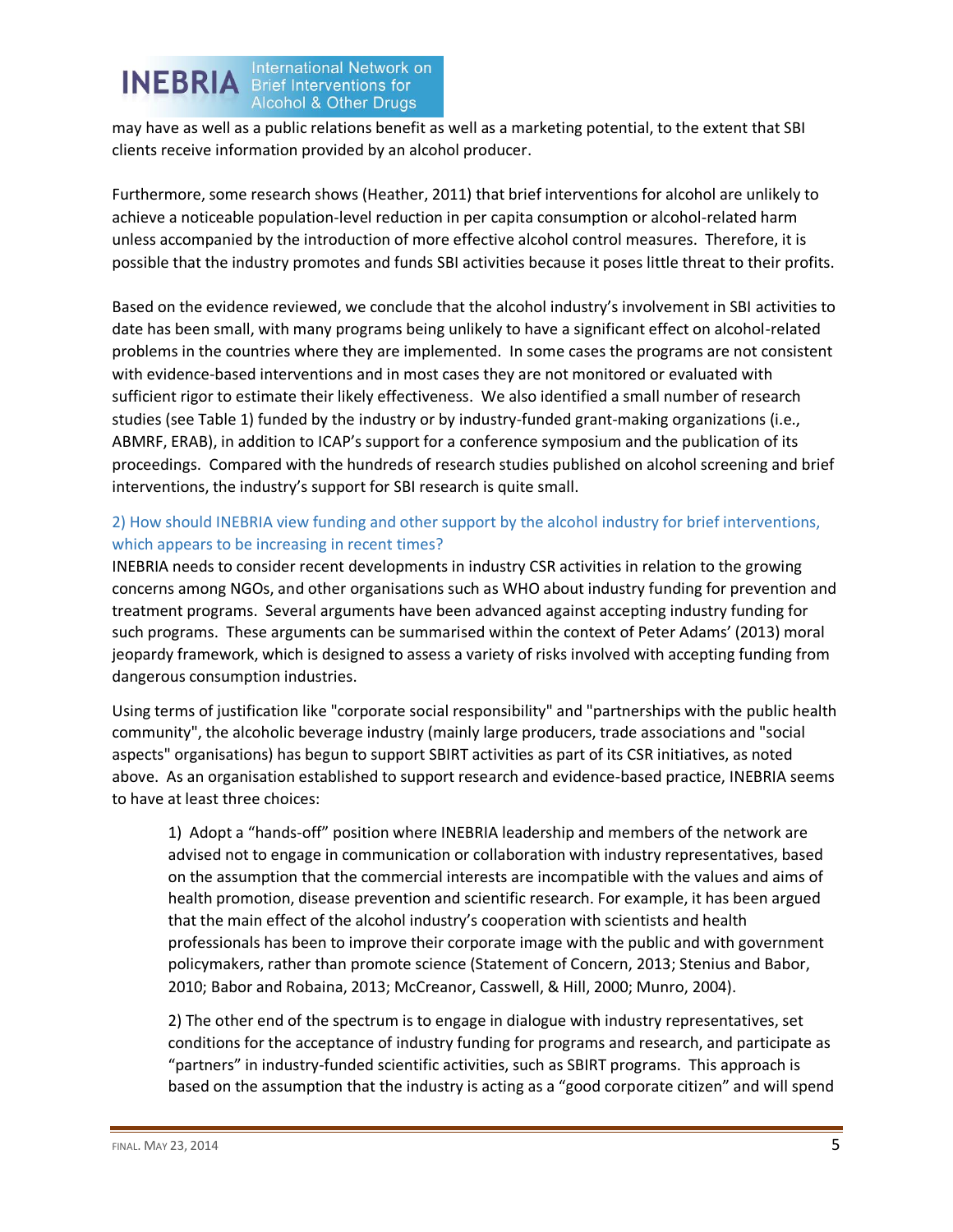

the money anyway. Government cuts to funding for public health campaigns have also been cited as a reason for partnerships with the industry.

3) A third approach is based on the growing number of case studies, ethical reviews and documentary information now available with respect to industries that have an important stake in products that affect public health (Brennan et al., 2006; Hirshhorn et al., 2001; Rampton&Stauber, 2002; Rundall, 1998). This approach avoids categorical recommendations to either allow or discourage relationships between the health community and industry in favor of guidelines that set forth conditions of cooperation or non-cooperation (Adams, 2007).

To assess these options, a PERIL analysis was completed based on Peter Adams' (2007) PERIL framework (Purpose, Extent, Relevant-harm, Identifiers, Link) which assesses a variety of risks based on a continuum of moral jeopardy, from minor involvements to major conflicts. The case study below illustrates the application of a PERIL analysis to evaluate whether INEBRIA and other nongovernmental organisations should accept funding from the alcohol industry for SBIRT programs. Depending on circumstances, each of the PERIL domains should be considered according to the amount of benefit and risk involved.

**PURPOSE** refers to the degree to which purposes between funder and recipient diverge. For example, if the primary purpose of the recipient (e.g., INEBRIA) is the advancement of public good, receiving funds directly from the alcohol industry conflicts with this purpose simply because the industry derives social capital (credibility and influence) from providing the funding. In some cases the risk may be mitigated partially if the funder has a clear public good role, such as a third party organisation that acts independently after it receives funding from the alcohol industry. For example, the provincial government of Ontario runs a state monopoly on liquor distribution, the profits from which they invest in a broad range of research (Adams, 2007).

**EXTENT** is the degree to which the recipient is reliant on this source of funding. As the proportion of income increases so it becomes more difficult to separate the organisation's independence from expectations associated with the funding source. For example, Scottish & Newcastle UK funded a hospital intervention program for which they were also a member of the project steering group.

**RELEVANT HARM** is the degree of harm associated with alcohol consumption. The burden of disease associated with alcohol consumption in many countries is enormous. There is increasing evidence that the alcohol industry's product design innovations, production capacity, and political influence may contribute to the amount of harm in a society (Babor and Robaina, 2013). For example, a company that produces quality wines to be consumed with meals may be associated with less harm than one that produces high alcohol content malt liquors that are targeted at young consumers, inner city alcoholics and women of child bearing age.

**IDENTIFIERS** is the PERIL domain that determines the extent to which the relationship can be observed by outsiders and whether this relationship has political or marketing benefits for the industry funder. Alcohol industry funders are unlikely to contribute anonymously because, for them, the point of the exercise is often to be identified, to form a visible association with public good activities for the purposes of positive branding. The extent of visible association can be reduced by moving away from high profile advertisements (such as logos) to more discrete acknowledgements on plaques or at the end of publications. However initiatives attempting to limit the visibility may be viewed as lacking transparency.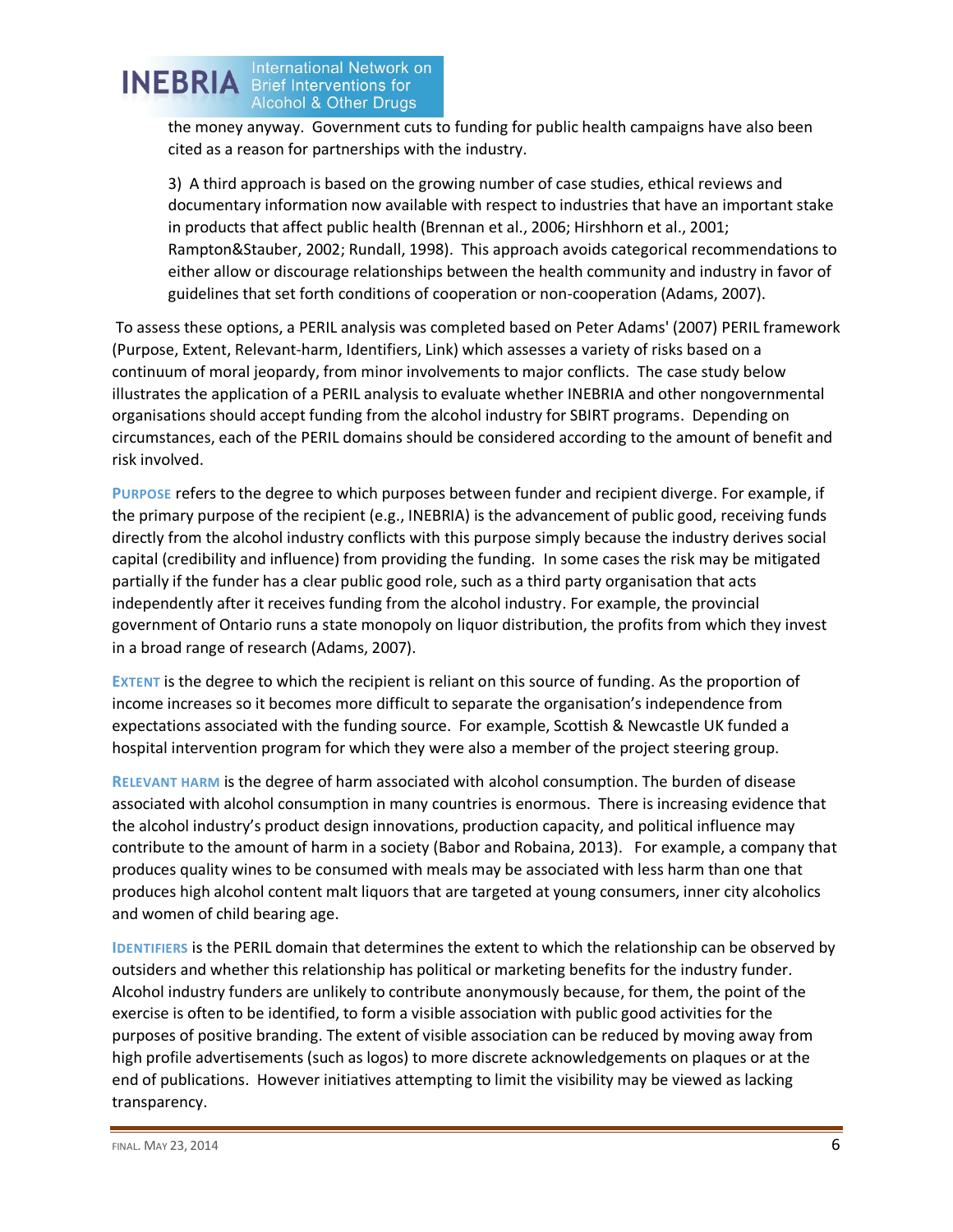#### International Network on **INEBRIA** Brief Interventions for **Alcohol & Other Drugs**

The final domain, **LINK**, assesses the risks posed by examining how the funding is obtained (i.e. direct or indirect) and ultimately discourages engaging in industry-supported research or program activities because it could damage the reputation of the recipient organisation. Direct funding by an alcohol producer (i.e. Diageo, SABMiller, Ab InBev) involves more negative exposure than receiving indirect funding via an 'independent' intermediary agency, such as a research foundation supported by industry (i.e. ABMRF/The Foundation for Alcohol Research, or ERAB). Separation reduces the likelihood that recipients will feel obligations -perhaps coercion - for their activities to comply with the interests of the donor as long as there are no major conflicts of interest for the intermediary agency. Further separation can occur when the funds are collected and distributed to an organization by an independent third-party, for example in Finland where the state and the Alko retail monopoly fund the Finnish Foundation for Alcohol Studies. The more direct the link, the stronger the influence and the more visible the association. Even the receipt of funding from a third party organization like ICAP, which is funded by the major alcohol producers, can pose reputational risks for INEBRIA and its members. For example, internal conflicts were precipitated when funding was provided to the International Council on Alcohol and Addictions and the International Harm Reduction Association. Eventually, both organisations severed their association with ICAP because of the reputational risk.

According to Adams, the overall extent of moral jeopardy varies from very high levels, as indicated by high ratings on all five domains (Diageo, ICAP), to very low levels (Finnish Foundation for Alcohol Studies) as indicated by consistently low ratings. Decisions regarding future industry relationships are made accordingly.

A key part of this kind of analysis is the aims and purposes of the two organisations. The aim of INEBRIA is to "provide global leadership in the development, evaluation and implementation of evidence-based practice in the area of early identification and brief intervention for hazardous and harmful substance use." In particular, INEBRIA seeks "to integrate the study of brief interventions within the wider context of measures to prevent and reduce alcohol-related harm."

As a scientific body, INEBRIA supports evidence-based approaches to reducing alcohol-related harm. While INEBRIA's focuses on the science of brief intervention, it recognizes the critical importance of countermeasures addressing price, physical availability, and promotion of alcohol, as evaluated in systematic reviews of independent research (e.g., Babor et al 2010). On the basis of the PERIL analysis described in the case study and the aims of INEBRIA, which are not restricted to BI but also support other approaches to reduce the harm caused by alcohol, the WG favors the 'hands-off' position and believes that INEBRIA should set an example by refusing to accept industry funding or other support for SBI activities. INEBRIA should ask NGOs, research institutions, universities and individual researchers to consider the harm caused to public health by alcohol and the damage to their reputation if they accept industry funds, while recognizing that the ultimate decision rests with said organization or university. INEBRIA should also applaud those organizations that already have a policy not to accept direct funding from the alcohol industry and encourage others to follow their lead, and/ or develop a clear Conflict of Interest (COI) declaration policy. INEBRIA could also take responsibility for informing organizations about the risks involved in accepting industry funding for SBI activities.

### 3) Whether industry funded research on brief interventions should be presented at INEBRIA conferences, or on the website.

There are growing concerns in the scientific community about the impact of alcohol industry funding on research and research integrity (Babor, 2009; Stenius and Babor, 2010; Miller et al., 2008; Adams, 2012;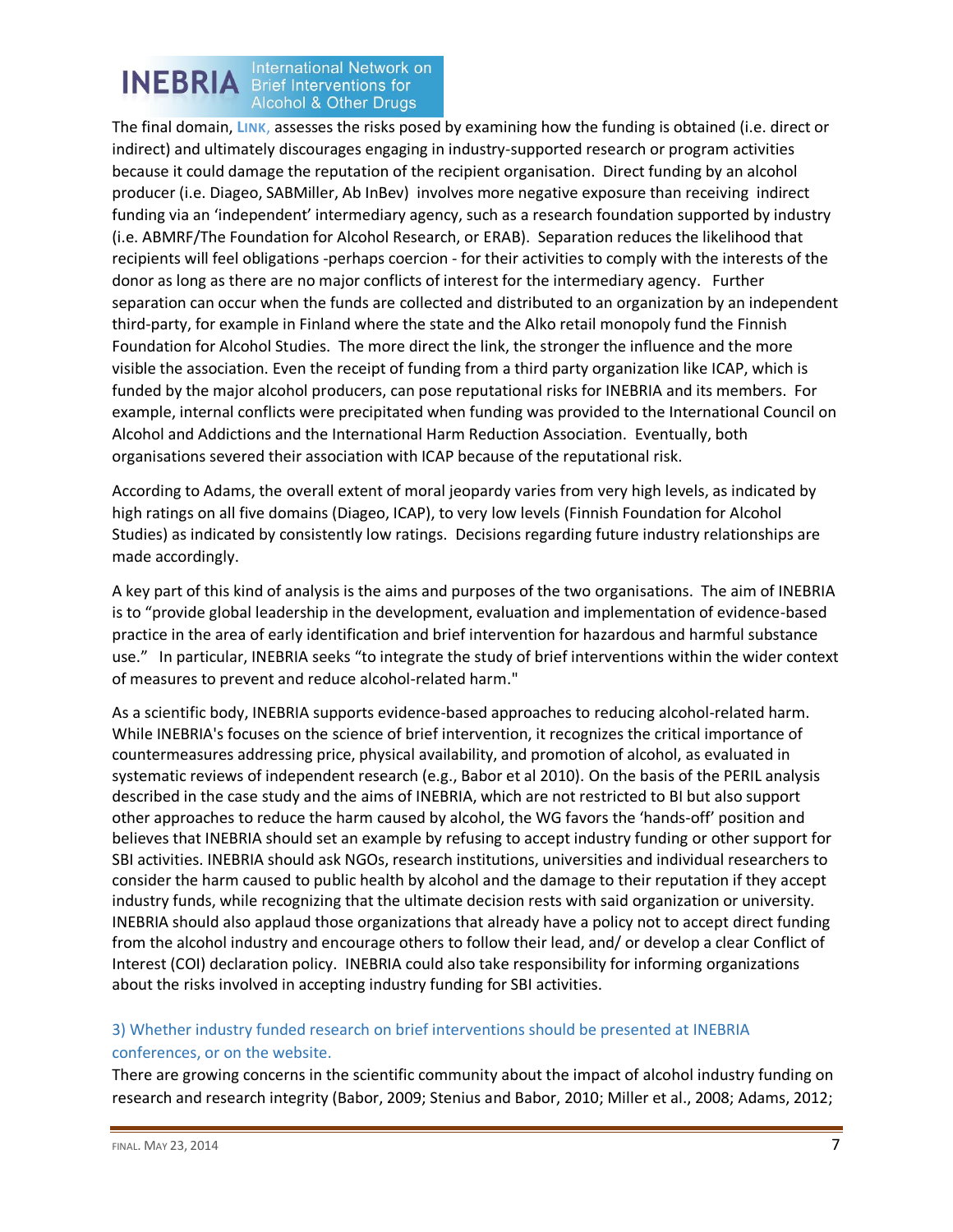

Babor and Robaina, 2013). There are several areas to consider: research bias, agenda-setting, and COI. A more extensive bibliography of this literature has been prepared by the International Society of Addiction Journal Editors and is included in the appendix.

Evidence from other fields supports the claim that industry-funded research produces industryfavourable results. Drug research sponsored by the pharmaceutical industry is more likely to end up favouring the drug under consideration than studies sponsored by government grants or charitable organisations (Als-Nielson et al., 2003). Similarly, nutrition research sponsored by the food industry is more likely to end up favoring the food under consideration than independently funded research (Lessor et al., 2007). Wallace (2009) reported that interpretative bias played a role in the research funded by the tobacco industry claiming a genetic predisposition to lung cancer, and that studies tended to overestimate genetic risk. Barnes and Bero (1998) found that review articles funded by the tobacco industry are 88 times more likely than non-industry funded studies to conclude that passive smoke is not harmful to health. Recently, a systematic review and meta-analysis of studies examining the effects of alcohol on cardiovascular disease showed that studies possibly funded by the alcohol industry were more likely to find that alcohol consumption was protective against ischemic stroke than studies not funded by the alcohol industry (McCambridge & Hartwell 2014), although this association was not found for other areas of heart disease.

In addition to the potential for bias in the design, conduct and reporting of research, industry funding for a particular topic is not likely to be selected for scientific reasons, given the industry's lack of scientific expertise. To the extent that funding for a particular research question is dictated by commercial reasons, it is likely to alter the research agenda of the recipient organisation or an individual. Industry funding for tobacco and alcohol has been criticised because it often supports topics that are considered favorable to an industry's commercial interests (Babor, 2009).

On the other hand, it can be argued that industry funding for research may add to the literature and help to support needy scientists. Furthermore, science has some safeguards in place to catch instances of bias affecting research outcomes.

Regarding the issue of presentations of such research at INEBRIA meetings, it is generally accepted by clinical researchers, particularly those engaged in drug company trials, that industry funding should not disqualify a scientist from submitting, presenting and publishing his or her research, as long as the potential COI and the funding source are declared (Farmington Consensus, 1998; U.S. National Institutes of Health, Office of Research Integrity; Committee on Publication Ethics (COPE), 2001). In the case of tobacco, some professional organisations and journals have banned the reporting of research conducted by scientists funded by the industry, but such bans have not been applied to other industries that produce harmful products (e.g., alcohol). In the absence of systematic reviews demonstrating that industry-funded SBI research is biased, there is no compelling reason to ban presentations at the INEBRIA meeting, if they meet INEBRIA's standards. Nevertheless, any real, apparent or potential COI should be declared upon abstract submission and if accepted, a clear Conflict of Interest Declaration policy should be used to inform the audience about the sources of funding for a presentation which includes an explanation of the funding source (e.g., Diageo, a multinational alcohol beverages company) and whether there were guidelines attached to the funding or it was unrestricted. INEBRIA should also be aware that such research may be used by the industry to gain credibility and to improve their image when determining which submissions are appropriate for presentation or on the website.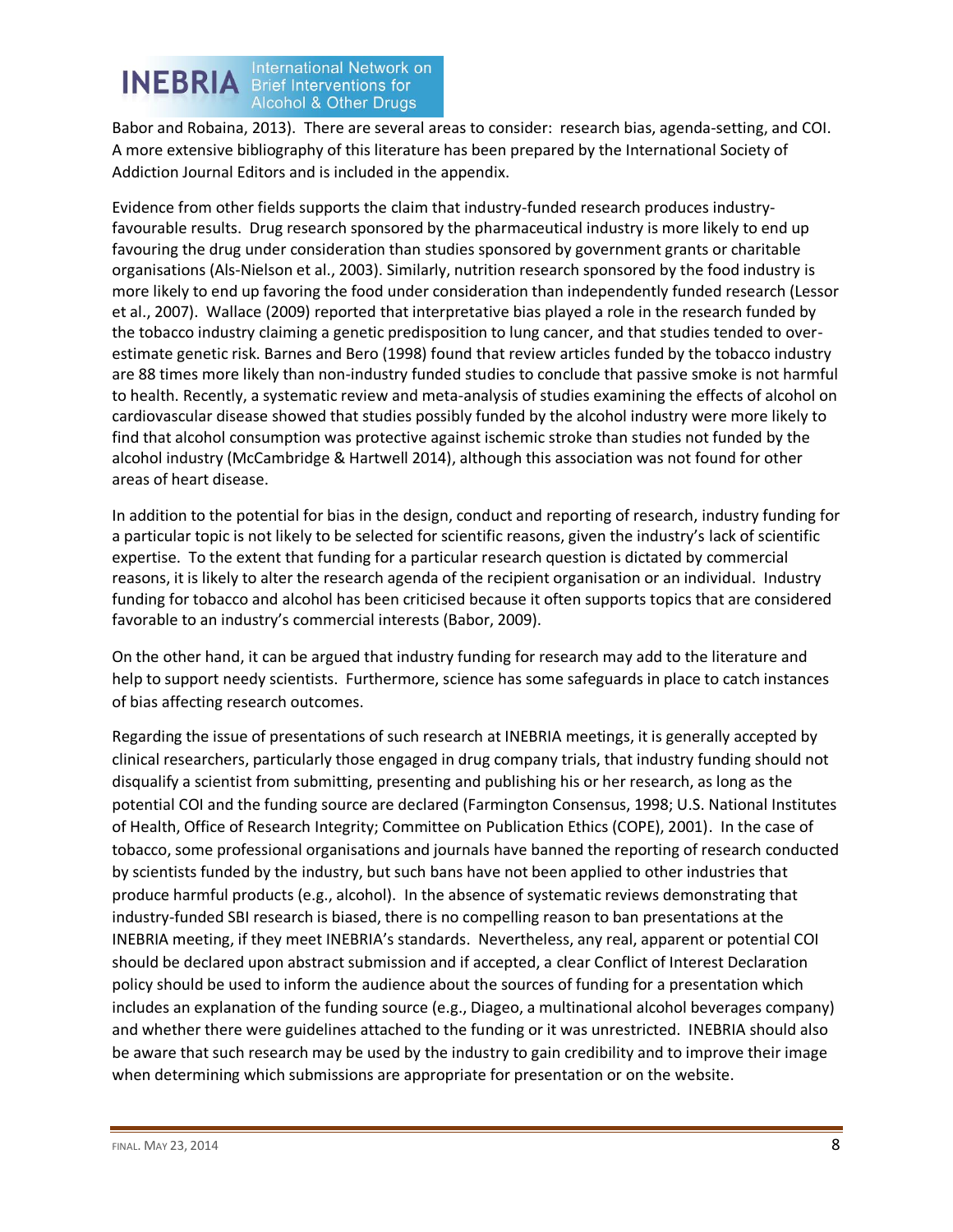

**INEBRIA International Network on Alcohol & Other Drugs** 

4) Should researchers in receipt of industry funding be eligible for membership in INEBRIA and which timescales should apply to previous funding, i.e. how long a period of time should elapse from the end of funding before becoming eligible for membership.

As the purpose of INEBRIA is to support research, training and education, it is likely that these aims can be better achieved by adopting a "hands-off" position regarding prospective members who receive industry funding. If an applicant for membership works directly for the alcohol industry (as defined in #9), the conflict of interest may be sufficient to question the purpose of that person's membership and its value to INEBRIA. The WG suggests that conditions for new membership will be (1) that applicants are not currently in receipt of direct industry funding and (2) that if they choose to apply for or accept industry funding in the future, they must first resign from INEBRIA. Regarding prospective members who are currently supported by research funding organizations such as ABMRF and ERAB that fund junior investigators through an independent peer review process, it seems counter-productive to deny membership for receipt of indirect funding. In such cases the CC should communicate its position that such funding represents reputational risks and ask prospective members to apply when their funding is ended.

In addition, a distinction should be made between membership in INEBRIA and participation in the network's governance. It seems reasonable to adopt a policy where all candidates for organisational leadership should declare real, apparent, and potential Conflicts of Interest, and to deny individuals with a real or apparent COI from participation in the organisation's governance.

Regarding cases where a candidate for membership or election to a leadership position is being considered, INEBRIA should develop a COI declaration procedure and ask all candidates to provide information about financial and non-financial conflicts. The International Society of Addiction Journal Editors (ISAJE), representing 35 journals in the addiction field, recently endorsed a general policy statement called the Common Standard (Goozner et al., 2009; Babor and Miller, 2014) and adopted a new procedure specifically designed to document COI information relevant to research on alcohol, tobacco, gambling, pharmaceuticals and a variety of other commercial and noncommercial sources. This statement has since been translated into a simple, four question declaration form and has been used by authors submitting manuscripts to *Addiction* over the past 2 years. This procedure is very specific about the types of competing interests that should be declared, especially with respect to third-party organisations supported by the alcohol and gambling industries. It also asks about personal conflicts, and uses a five-year look-back period to keep the focus on influences that are relatively contemporaneous with the research or other information being reported. This can serve as a model for INEBRIA.

### 5) Should distinctions should be made between direct funding by alcohol producers and retailers and indirect funding by social aspects and public relation organisations, dedicated research funding organisations and other front or third party groups.

SAPROs and trade associations receive monies directly from the industry, have boards composed of or appointed by the industry, and are used by the industry to help frame the public discourse on alcohol. This dialogue tends to focus on the benefits of alcohol and why ['a small proportion of'] consumers, rather than the industry, are responsible for alcohol-related harms. These groups provide direct ways for the alcohol industry to gain credibility, promote themselves as responsible, build support for industry-favorable policy changes, and promote industry-favorable research (Miller et al., 2011). With non-profit classifications, deliberately confusing names such as the International Center for Alcohol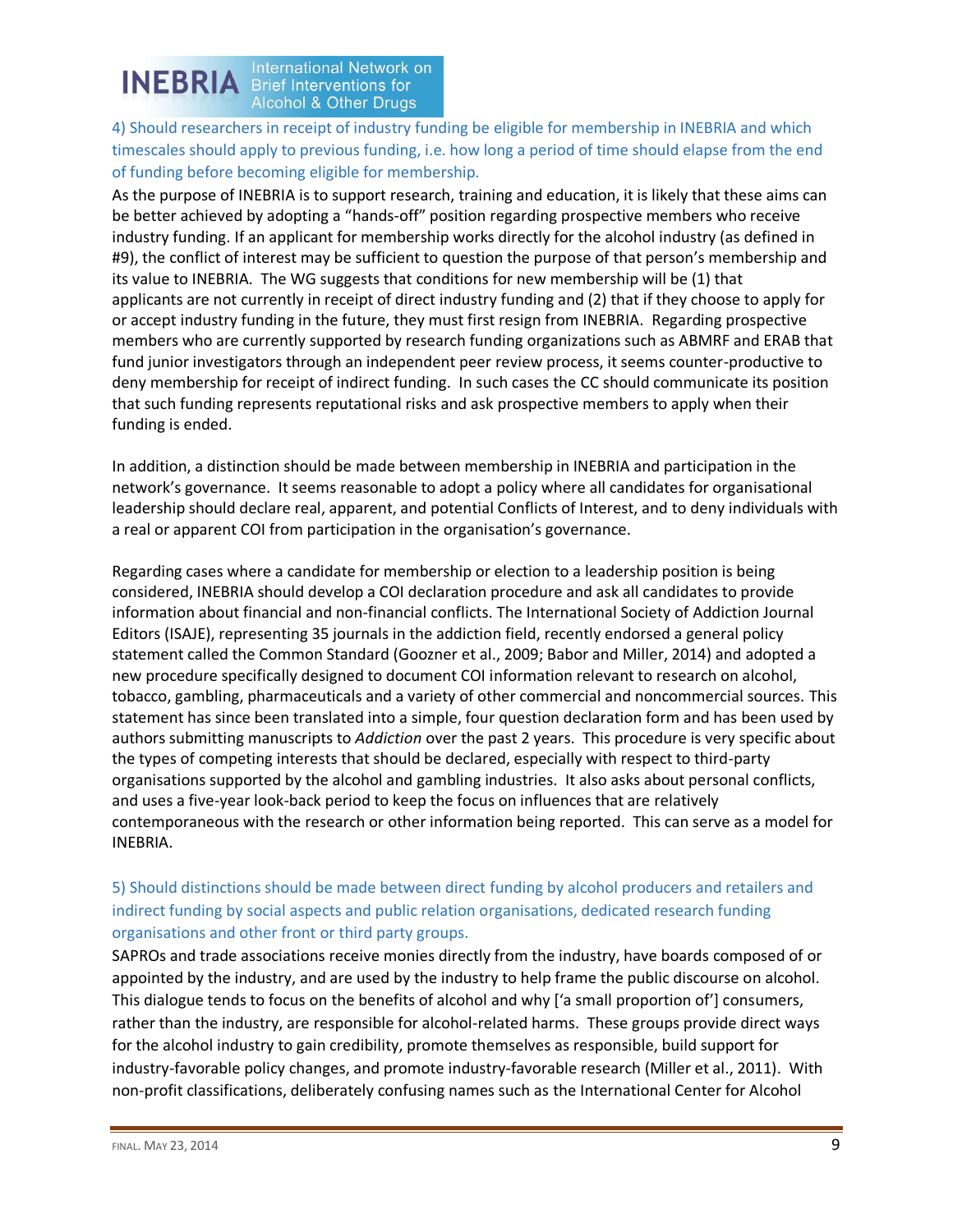# **INEBRIA International Network on Alcohol & Other Drugs**

Policies and the Foundation for Advancing Alcohol Responsibility, and frequent name changes, it can be challenging to identify the underlying purpose of the organisation. SAPROs and front groups position themselves ingeniously and can confuse young researchers, media outlets, policy makers and the public, which often assume the information is coming from an independent, reliable source. Trade associations and SAPROs are defined as part of the 'industry' and their funding of research and programs should be considered as direct.

Indirect funding (as defined under *Definitions and Guidance*) through a research foundation which receives its monies directly from the industry but claims to have an independent board, or provides unrestricted grants, may involve the same reputational and ethical challenges as direct funding from an alcohol producer organisation simply because of perceived industry ties.

It is therefore suggested that a list of SAPROs, trade associations, and other organisations funded by the industry be provided on the INEBRIA website, and/ or be attached to the COI Declaration Form. A list is currently available on the ISAJE website [\(http://www.parint.org/isajewebsite/conflict3.htm\)](http://www.parint.org/isajewebsite/conflict3.htm). As names are frequently changing and new SAPROs are frequently being established, researchers should be strongly encouraged to carefully look into their funding mechanisms.

### 6) Are specific provisions necessary in respect of existing members with direct or indirect funding;

The WG suggests there be a grace period of 5 years, e.g., that if by 1 Jan 2020 existing members have not ceased to be in receipt of direct industry funding, their membership ceases.

### 7) Should any distinctions be made between receiving research funding and working directly for any of these organizations?

According to Adams, two main indicators of risk when assessing the moral jeopardy of industry funding include the directness of the funds and one's reliance on it. While both situations carry a significant amount of risk, directness and reliance carry an even higher risk for those working for an industry organisation than individuals receiving funding from one (Adams, 2012).

### 8) What forms of financial support other than research funding, including directly for implementation purposes, also need to be considered

A **CONFLICT OF INTEREST (COI)** is a situation in which financial or personal considerations have the potential to compromise or bias professional judgment and objectivity. A **REAL CONFLICT OF INTEREST** is broadly defined as any financial interest, e.g., anything of monetary value, including salary or payment for services, fees or honorariums, travel and accommodation expenses, writing or consulting fees, ownership in stocks or shares, paid advisory positions, and interests of close relatives.

An **APPARENT CONFLICT OF INTEREST** is one in which a reasonable person would think that the professional's judgment is likely to be compromised. These non-financial interests should also be considered. They include unpaid advisory positions. For example, some scientists serve as unpaid consultants or board members to organisations funded by the alcohol industry. These should be covered in any COI declaration forms.

A **POTENTIAL CONFLICT OF INTEREST** involves a situation that *may* develop into real conflict of interest. It is important to note that a COI is present whether or not judgments are affected by a personal interest and indicates only the potential for bias, not the likelihood. It is also important to note that a COI is not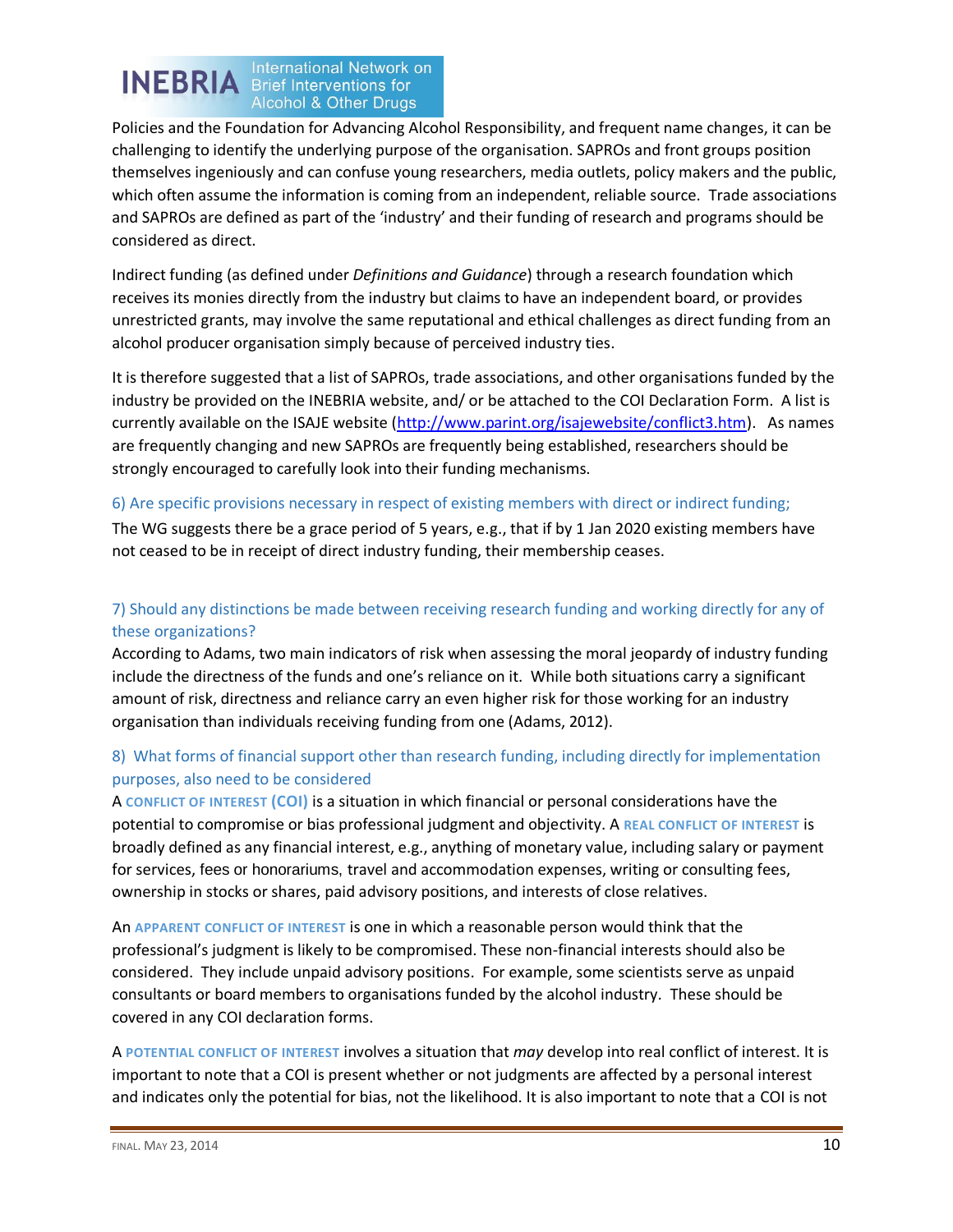

considered misconduct in research, since misconduct is currently defined as fabrication, falsification, and plagiarism.

#### 9) How the alcohol industry and industry funding should be defined for these purposes.

The alcohol industry should be broadly defined to include producers, distributors, sellers and marketers of alcohol, including any company that derives significant revenues from producing, selling or marketing alcoholic products, or products necessary for the production of alcoholic beverages. The 'alcohol industry' also includes beer, wine and spirit trade associations and alcohol SAPROs, such as ICAP.

Funding from foundations, grant making foundations such as ABMRF and ERAB, university departments, and other organizations that receive over 5% of funding directly from the alcohol industry such as the Ernest Gallo Clinic and Research Center at the University of California, San Francisco, should be considered sources indirect industry funding (Level I). Level II indirect funding can include organizations which receive industry money, but receive these funds through an independent third party, such as the case with the Finnish Foundation for Alcohol Studies or the Thai Health Foundation. As stated in #5, it is suggested that a list of SAPROs, trade associations, and other industry-funded organisations be provided on the INEBRIA website, and/ or be attached to the COI Declaration Form. A list is currently available on the ISAJE website, although names change and new organisations are established frequently [\(http://www.parint.org/isajewebsite/conflict3.htm\)](http://www.parint.org/isajewebsite/conflict3.htm).

#### 10) Other issues and actions that INEBRIA should consider.

In the course of conducting our review of industry actions, the WG found claims of industry sponsorship that were false and one rightfully incensed organization, the Alcohol Education Research Council (AERC), demanded that they and the 6 initiatives associated with their name be removed from the ICAP website. Initiatives listed included the establishment of the Alcohol Academy, which provides training and support around evidenced-based interventions, and funding for research to examine whether community pharmacists could provide structured interventions to people who drink too much alcohol. As the independent charity had been established with government funds originally designated to compensate pub owners whose livelihood was affected by licensing law changes, but had never accepted industry funds, ICAP immediately complied with the demand that the organization be removed from the site. ICAP claimed the data had been pulled from an earlier database compiled by another SAPRO. It is unknown why this SAPRO included AERC, but this example illustrates that ICAP and other industry players seem to be eager to claim CSR credit for health-related activities, and more importantly, that their personnel cannot be trusted to provide accurate information. Moreover, in some cases individuals and organizations are at risk of being tainted by the industry's duplicity or incompetence. This provides support for the "hands-off" approach proposed in our report, to the extent that the inappropriate involvement of the alcohol industry in public health activities and research creates dissention within the field, has the potential to serve industry commercial interests, requires time-consuming monitoring, puts demands on professional organizations to create, implement and enforce policies, and does not contribute to either science or public health.

Given the increasing interest by the alcohol industry in harm reduction and clinical services, and the serious ethical and health questions that have been raised about industry involvement, INEBRIA should make a deliberate effort to educate its members and the broader public about the risks involved in accepting industry funding for research and clinical programs. We recommend that INEBRIA conduct PERIL analyses covering key ethical issues and broadly disseminate these case studies to its members. At the same time INEBRIA should adopt policy statements on the advisability of accepting such funding.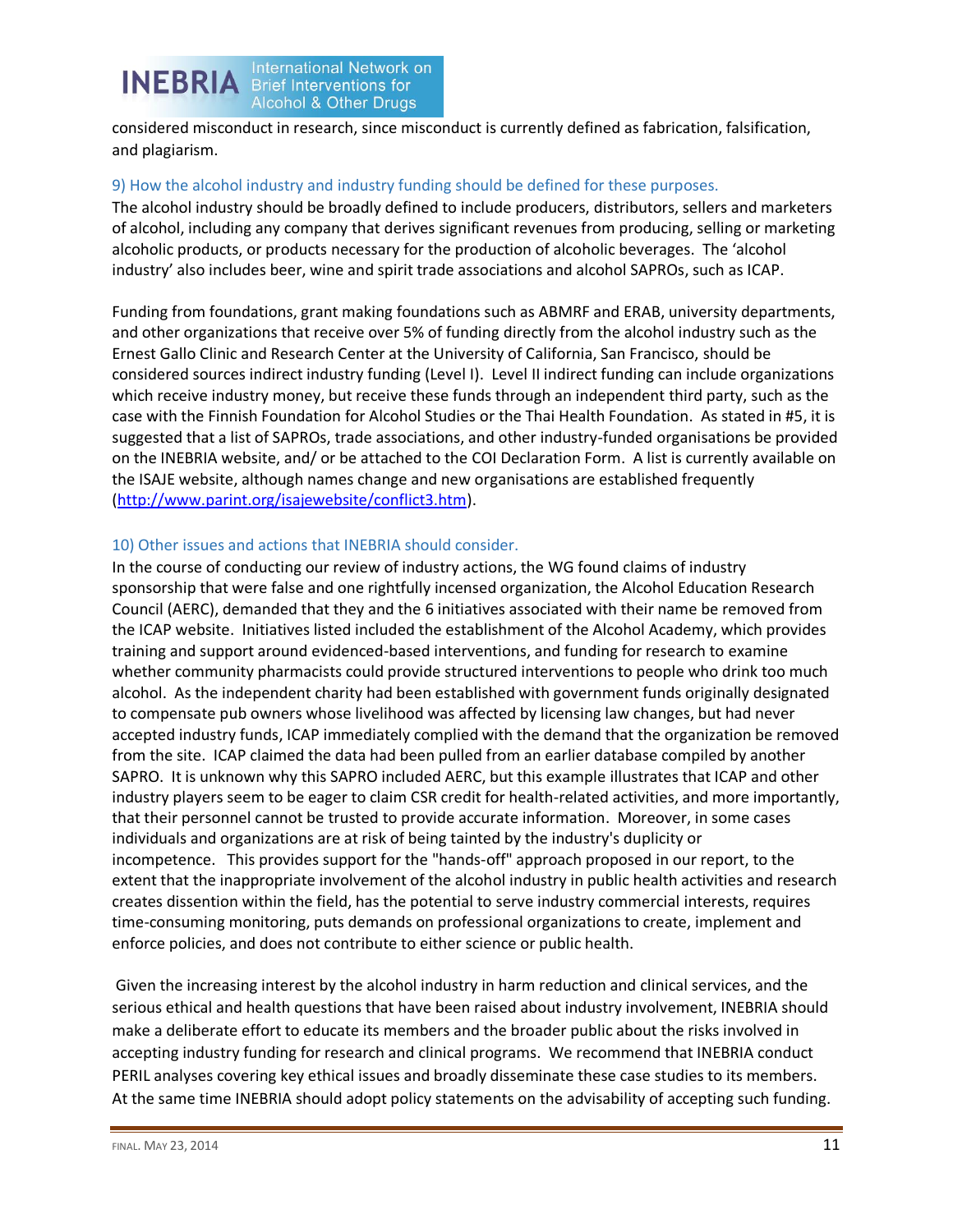

INEBRIA could also use its meetings and its website to disseminate information about questionable industry activities.

# **Conclusion**

The practical and ethical challenges associated with the acceptance of funding for clinical services and research are becoming increasingly complex in a context where research plays a greater role in the regulation and marketing of potentially addictive products. Since the initiation of the WHO Global Strategy in 2010, the global alcohol producers have accelerated their "Corporate Social Responsibility" activities, which in many cases conflict with the research and policy initiatives advocated by public health authorities (Babor and Robaina, 2013).

The information reviewed in this background paper, and in the *Annotated Bibliography on Competing Interests* (Appendix 1), suggest that alcohol clinicians and scientists should be vigilant about the funding they accept from any source, particularly when there are restrictions on the design of a program, the research agenda, or the interpretation and publication of data. In particular, they should be very wary about accepting research funding directly from various dangerous consumption industries, their trade associations and public relations organisations.

Programmatic funding for SBI activities is complicated by the argument that the industry takes some responsibility for the damage caused by alcohol. However, the amount of financial support and the nature of the programs supported (e.g. time-limited, low-impact pilot programs) amounts to a trivial contribution to address the damage caused by alcohol products. To the extent that the industry is deriving political benefit and improved public perceptions through these generally minimal contributions, the risks seem to outweigh the benefits and any association should be avoided.

One alternative that could be promoted by INEBRIA is that used by the Government of Thailand, where tax revenues derived from the sale of tobacco and alcohol are used to fund treatment programs, research and evidence-based policy advocacy. As an alternative to merely opposing industry funding for SBI and research, INEBRIA could demand that the industry pay their fair share to an independent third party organisation, as is done with the Thai Health Foundation.

With regard to SBI research, indirect funding obtained from 'independent' research or nongovernmental organisations in the form of an unrestricted grant from a particular industry may be consistent with scientific and public health aims if the funding is obtained and distributed through an independent third party, and the grant review process is independent, transparent and peer reviewed. Nevertheless, alcohol scientists and clinicians need to be careful that their objectivity and independence are not compromised by fraternising with industry executives as well as accepting paid travel to meeting sites and consulting fees. Investigators in particular need to be attentive to the possibility that industry funding in many health areas is being contested on both ethical and scientific grounds. Finally, all funding sources should be subject to a PERIL analysis that allows the individual and his or her institution to review relevant information about the motives of the funding source and the uses of the research that will be conducted.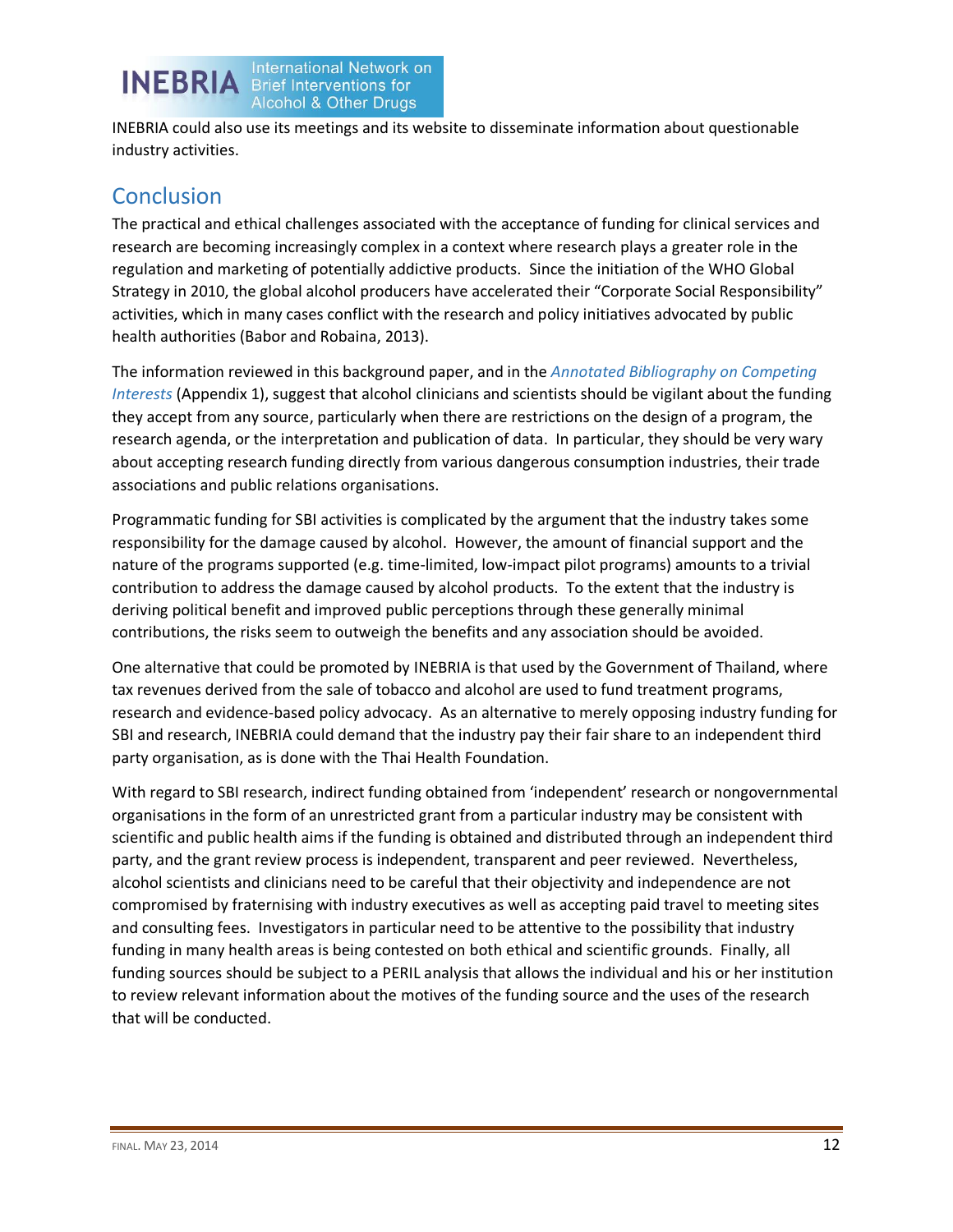

### Members of the INEBRIA Working Group

#### **Nick Heather, PhD**

Emeritus Professor of Alcohol & Other Drug Studies Faculty of Health & Life Sciences, Northumbria University Newcastle upon Tyne, UK

#### **Professor Emanuele Scafato**

Director, National Observatory on Alcohol - CNESPS Director, WHO Collaborating Centre for Research & Health Promotion on Alcohol and Alcohol-Related Health Problems Director, Population's Health and Health Determinants Units, National Centre for Epidemiology, Surveillance and Health promotion – CNESPS Istituto Superiore di Sanità (National Institute of Health) Rome, Italy

#### **Kypros Kypri PhD**

Professor, School of Medicine and Public Health University of Newcastle, Australia

**Emily C. Williams, PhD, MPH** Investigator, Health Services Research & Development VA Puget Sound Assistant Professor, Department of Health Services, University of Washington

**Marja Biščak Hafner,** dr.med. Community Health Center Litija Litija, Slovenija

#### **Gallus Bischof, PhD**

Department of Psychiatry and Psychotherapy, University of Luebeck Luebeck, Federal Republic of Germany

**Prof. Marko Kolšek, MD, PhD** Department of family medicine, Medical faculty University of Ljubljana, Slovenia

### Ex Officio Members

**Thomas F. Babor, Ph.D., MPH** Professor and Chairman Department of Community Medicine & Health Care University of Connecticut School of Medicine Farmington, CT 06030-6325 USA

#### **Katherine Robaina, MPH**

Research Assistant Department of Community Medicine & Health Care University of Connecticut School of Medicine Farmington, CT 06030-6325 USA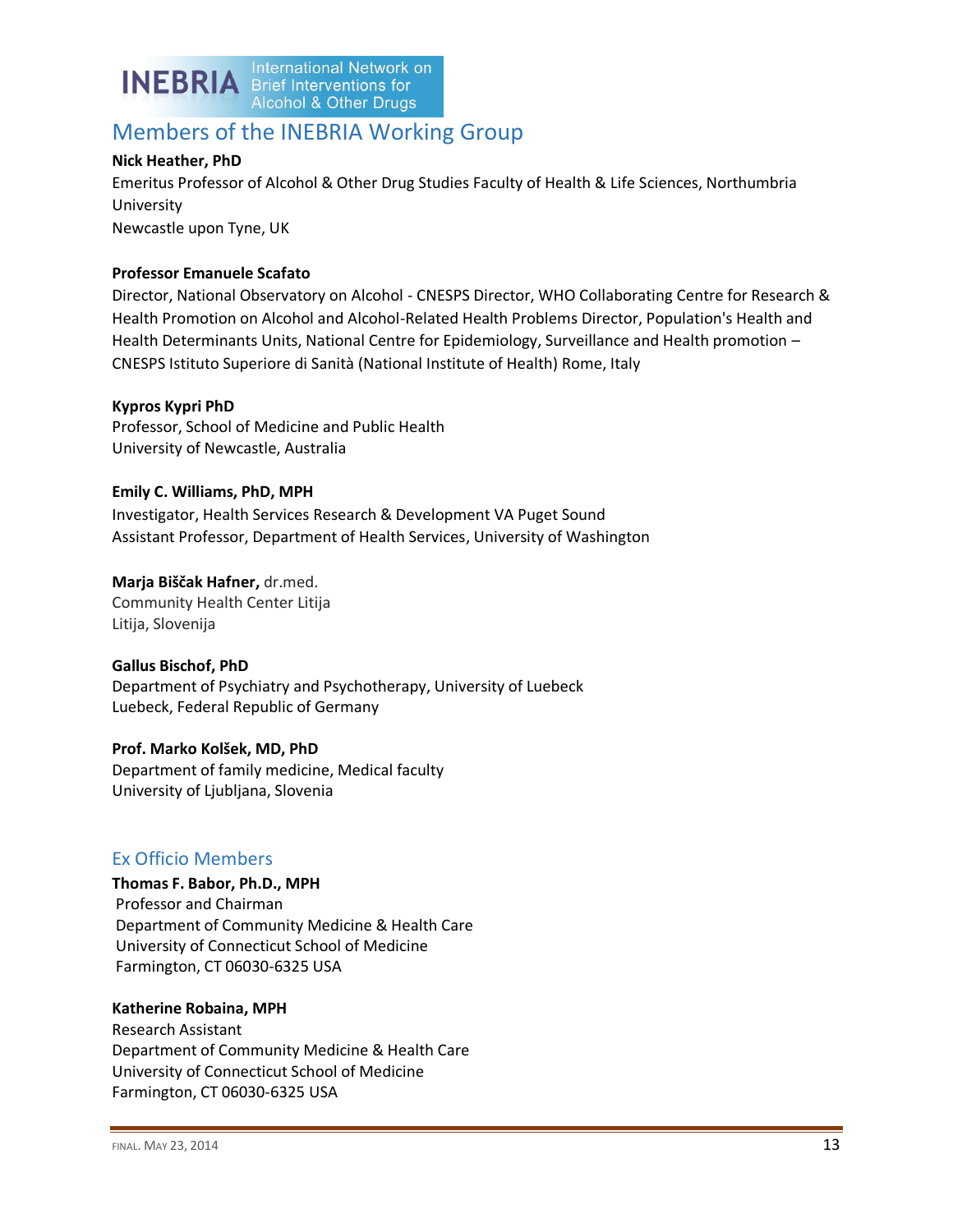

## **References**

Adams, P. J. (2007). Assessing whether to receive funding support from tobacco, alcohol, gambling and other dangerous consumption industries. Addiction, 102(7), 1027-1033.

Adams, P.J. (2012). Should addiction researchers accept funding derived from the profits of addictive consumptions? In Chapman, A (Ed.), Genetic Research on Addiction. Ethics, the Law, and Public Health. New York: Cambridge University Press.

Als-Nielsen, B., W. Chen, C. Gluud, and L.L. Kjaergard. 2003. Association of funding and conclusions in randomized drug trails: A reflection of treatment effect or adverse events? *Journal of the American Medical Association* 290:921-928.

Babor, T. F. and Miller, P. G. (2014), McCarthyism, conflict of interest and *Addiction*'s new transparency declaration procedures. *Addiction*, 109: 341–344.

Babor TF, Robaina K. (2013). Public health, academic medicine, and the alcohol industry's corporate social responsibility activities. *Am J Public Health* 103(2):206-14.

Babor, T. F. (2009), Alcohol research and the alcoholic beverage industry: issues, concerns and conflicts of interest. *Addiction,* 104: 34–47.

Barnes, D and Bero, L. (1998) Why review articles on the effects of passive smoking reach different conclusions. *JAMA*279**:**1566–1570.

Bond, Laura and Daube, Mike and Chikritzhs, Tanya. (2009). Access to Confidential Alcohol Industry Documents: From 'Big Tobacco' to 'Big Booze'. *Australasian Medical Journal*. 1 (3): 1-26

Diageo. (2013). Tackling alcohol misuse effectively through our programs. Accessed 4.21.14. Available a[t http://srreport2013.diageoreports.com/our-impacts/alcohol-in-society/tackling-alcohol-misuse](http://srreport2013.diageoreports.com/our-impacts/alcohol-in-society/tackling-alcohol-misuse-effectively-through-our%C2%A0programmes.aspx)[effectively-through-our%C2%A0programmes.aspx.](http://srreport2013.diageoreports.com/our-impacts/alcohol-in-society/tackling-alcohol-misuse-effectively-through-our%C2%A0programmes.aspx)

Farmington Consensus. *Addiction* (1997) 92(2): 1617-1618.

Gornall, J. (2014). Alcohol and Public Health: Under the influence. *BMJ* 348:f7646.

Goozner, M., Caplan, A., Moreno, J., Kramer, B. S., Babor, T. F. and Husser, W. C. (2009), A common standard for conflict of interest disclosure in addiction journals. *Addiction*, 104: 1779–1784.

Heather, N. (2012). Can screening and brief intervention lead to population-level reductions in alcoholrelated harm? *Addiction Science & Clinical Practice,* 7: 15 DOI: 10.1186/1940-0640-7-15.

Lesser, L.I., C.B. Ebbeling, M. Goozner, D. Wypij, and D.S. Ludwig. (2007). Relationship between funding source and conclusion among nutrition-related scientific articles. *Public Library of Science Medicine* 4:41- 46.

McCreanor, T., Casswell, S., & Hill, L. (2000). ICAP and the perils of partnership. Addiction, 95(2), 179- 185.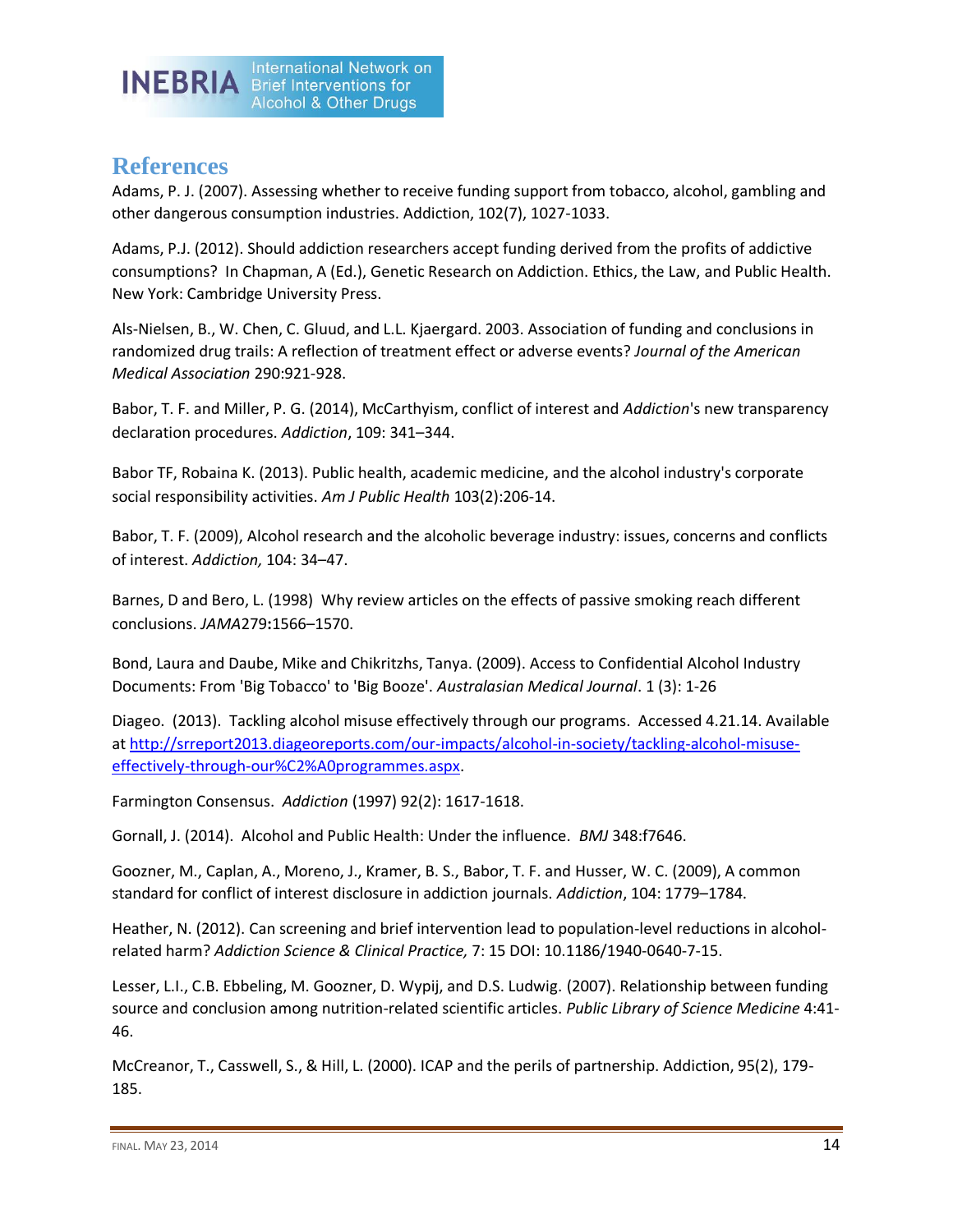

Miller Brewing Company. Miller Brewing Company five-year plan 1992-1996. Mar 1992. Philip Morris. Bates No. 2024163805-3822. http://legacy.library.ucsf.edu/tid/kwn09e00.

Miller P, Babor TF, McGovern T, Obot I, Buhringher G. Relationships with the alcoholic beverage industry, pharmaceutical companies and other funding agencies: Holy Grail or poisoned chalice?In:Babor, TF, Stenius K, Savva S, O'Reilly J, (Eds.) Publishing Addiction Science: A Guide for thePerplexed. Multi-Science Publishing Company. 2nd ed. London (UK): 2008. Pp. 190-212.

Miller, P. G., de Groot, F., McKenzie, S. and Droste, N. (2011), Vested interests in addiction research and policy. Alcohol industry use of social aspect public relations organizations against preventative health measures. Addiction, 106: 1560–1567.

Munro, G. (2004). An addiction agency's collaboration with the drinks industry: Moo Joose as a case study. Addiction, 99(11), 1370-1374.

Office of Research Integrity, Office of Public Health and Science (2000): Managing Allegations of Scientific Misconduct: A Guidance Document for Editors, U.S. Department of Health and Human Services. http://ori.dhhs.gov

Scottish & Newcastle UK. (2009). Memorandum by Scottish & Newcastle UK (AL 38). Health Committee Publications. Accessed 4.17.14. Available at [http://www.publications.parliament.uk/pa/cm200809/cmselect/cmhealth/368/368we39.htm.](http://www.publications.parliament.uk/pa/cm200809/cmselect/cmhealth/368/368we39.htm)

Stenius, K., Babor, T.F. (2010). The alcohol industry and public interest science. *Addiction*105:191-198.

The Portman Group. *The Alcohol Harm Reduction Strategy: a Response by The Portman Group. [http://portmangroup.org.uk/docs/default-source/policy-responses-2/dec-2002-nahr-consultation](http://portmangroup.org.uk/docs/default-source/policy-responses-2/dec-2002-nahr-consultation-response.pdf?sfvrsn=10)[response.pdf?sfvrsn=10](http://portmangroup.org.uk/docs/default-source/policy-responses-2/dec-2002-nahr-consultation-response.pdf?sfvrsn=10)*

The Portman Group. (2009). Memorandum by the Portman Group (AL 35). Health Committee Publications. Accessed 4.17.14. Available at [http://www.publications.parliament.uk/pa/cm200809/cmselect/cmhealth/368/368we36.htm.](http://www.publications.parliament.uk/pa/cm200809/cmselect/cmhealth/368/368we36.htm)

Wallace (2009). *Big tobacco and the human genome*: *Driving the scientific bandwagon*? *Genomics, Society and Policy*, 5, 1-54.

World Health Organization. (2010). Global strategy to reduce the harmful use of alcohol. Geneva: World Health Organization; (EB126/2010/REC/2).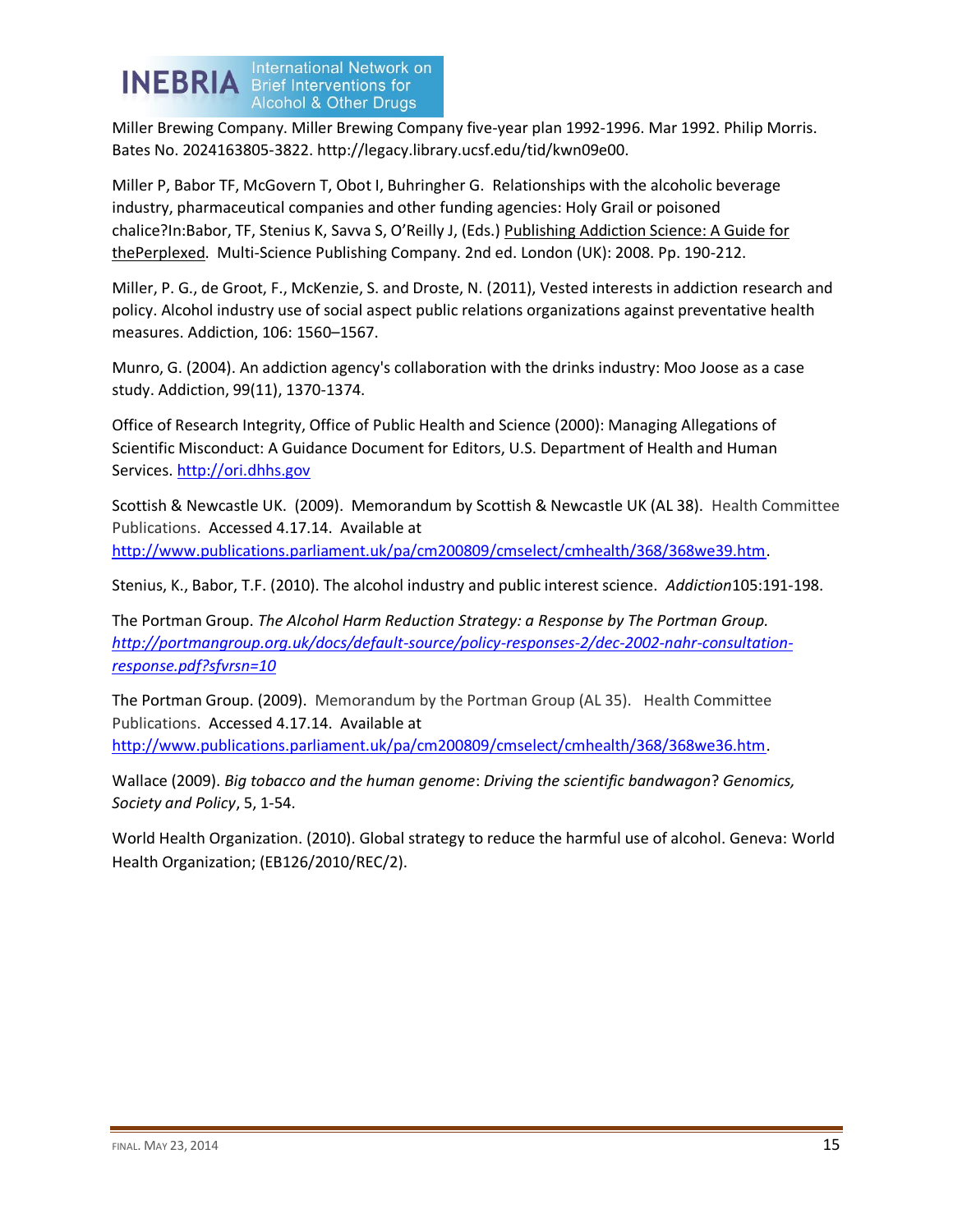### **Table 1.Examples of Alcohol Industry-funded Brief Intervention Programs and Research**

| Program Name (Year)                                                                 | Producer/Organization                                                                                             | Country      | Partner(s)                                                                                                               | About                                                                                                                                                                                                                                                                                            |
|-------------------------------------------------------------------------------------|-------------------------------------------------------------------------------------------------------------------|--------------|--------------------------------------------------------------------------------------------------------------------------|--------------------------------------------------------------------------------------------------------------------------------------------------------------------------------------------------------------------------------------------------------------------------------------------------|
| <b>American Medical Scholars</b><br>Program (1996-?)                                | AB InBev                                                                                                          | <b>US</b>    | <b>American Medical Scholars</b><br>Program                                                                              | Funding for a program which promotes optimal education in<br>medical schools regarding the identification and care of<br>people with alcohol use disorders and other substance-related<br>problems.                                                                                              |
| *Research funding (2011<br>and 2012)                                                | ABMRF                                                                                                             | South Africa | University of Limpopo                                                                                                    | Testing brief intervention intended to reduce the prevalence<br>of alcohol use among HIV positive patients in a primary health<br>care setting.                                                                                                                                                  |
| Screening and brief<br>interventions (2010-2012)                                    | <b>Alcohol Beverages</b><br>Committee                                                                             | Russia       | St. Petersburg Medical Academy<br>of Postgraduate Studies                                                                | Curriculum was developed and integrated into Medical<br>Academy regular classes. 919 patients screened and 366 brief<br>interventions were delivered.                                                                                                                                            |
| Alcohol Risk Assessment<br>and Intervention (ARAI)<br>Program (2011)                | <b>Brewers Association of</b><br>Canada                                                                           | Canada       | College of Family Physicians of<br>Canada and Health Canada                                                              | Training for physicians                                                                                                                                                                                                                                                                          |
| Screening, Briefing<br>Intervention and Referral<br>Programme (SBIR) (2011)         | <b>Brewers Association of</b><br>Canada,<br><b>Canadian Vintners</b><br>Association (CVA), and<br>Spirits Canada. | Canada       | Canadian Centre on Substance<br>Abuse (CCSA) in partnership with<br>the College of Family Physicians<br>of Canada (CFPC) | Training for caregivers to identify patients who are at risk of<br>developing health problems linked to alcohol misuse. Unlike<br>the Alcohol Risk Assessment and Intervention Program<br>(closed), participants include a wider range of health<br>caregivers. Web-based resource also created. |
| *Research funding (2010)                                                            | Century Council<br>(via Emergency Medicine<br>Foundation)                                                         | US           | University of Pittsburgh's<br>Department of Emergency<br>Medicine                                                        | 3 year grant to University of Pittsburgh's Department of<br>Emergency Medicine to research the effectiveness of text<br>messaging in reducing hazardous drinking over 1 year                                                                                                                     |
| *Research funding (2010)                                                            | Century Council (via<br><b>Emergency Medicine</b><br>Foundation)                                                  | <b>US</b>    | University of Pittsburgh's<br>Department of Emergency<br>Medicine                                                        | Grant to University of Pittsburgh's Department of Emergency<br>Medicine to research the effectiveness of text messaging in<br>reducing hazardous drinking over 12 weeks                                                                                                                          |
| Sensible Drinking Advice<br>(2011)                                                  | <b>Coors Brewers Limited's</b>                                                                                    | UK           |                                                                                                                          | Support the UK government's Harm Reduction Strategy by<br>displaying sensible drinking advice on its beers (sensible<br>drinking message and a logo to advertise against drinking<br>during pregnancy).                                                                                          |
| PräventionausLiebezum<br>Kind (Prevention as Labour<br>of Love for Children) (2010) | DeutscherBrauer-Bund<br>e.V                                                                                       | Germany      |                                                                                                                          | Campaign using various measures including posters,<br>postcards, and information brochures available at places<br>where girls and women of child-bearing age get in direct<br>contact, for example doctor's offices.                                                                             |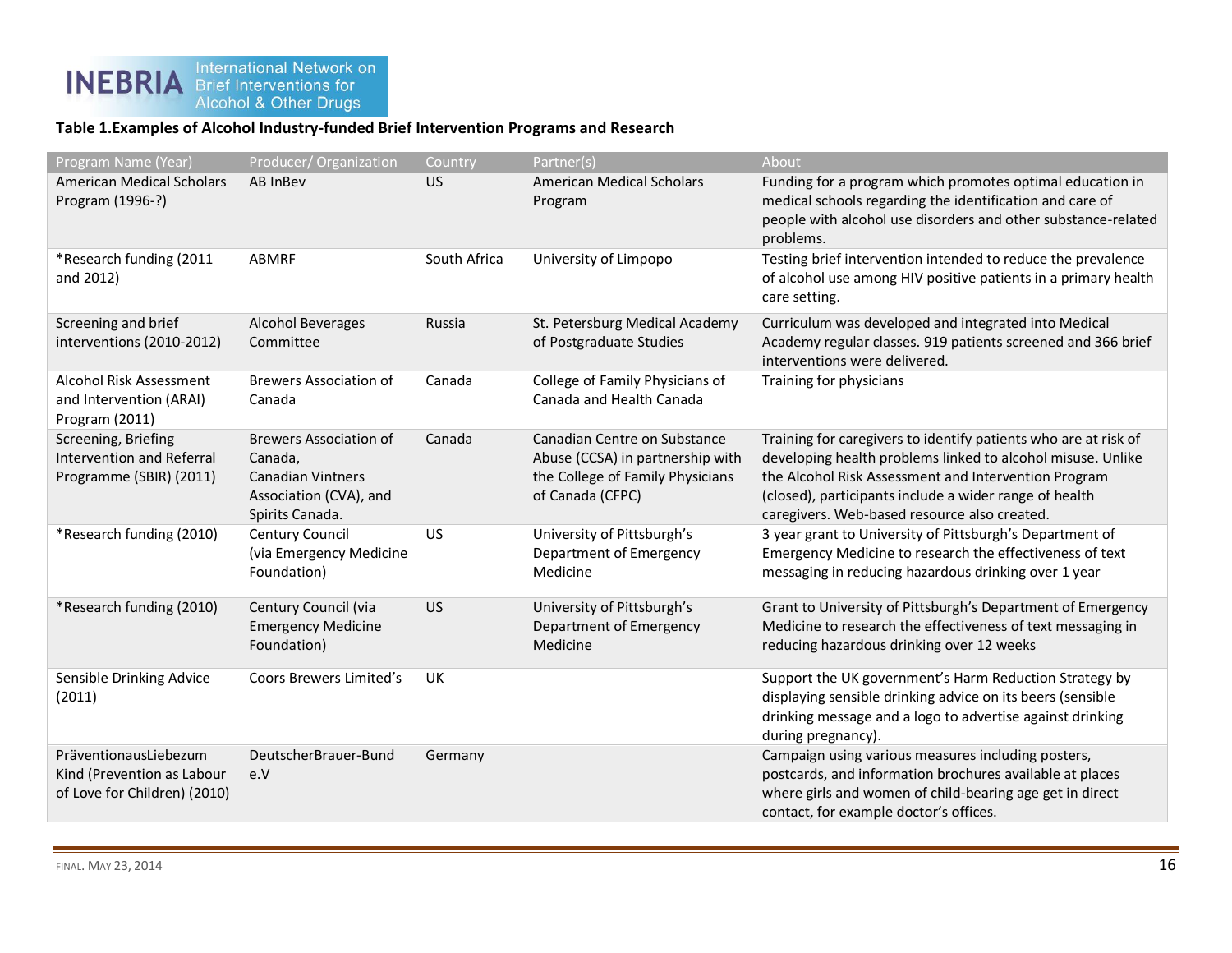

| <b>Ask Dave (2013)</b>                                                                 | Diageo                       | Western<br>Europe |                                                                                                                                                                                       | Drinks 'guru' who calculates how long it will take for alcohol to<br>be processed by your body. Promoted on social media so as to<br>facilitate discussion in a way that is not 'preachy', but instead,<br>uses humor.                         |
|----------------------------------------------------------------------------------------|------------------------------|-------------------|---------------------------------------------------------------------------------------------------------------------------------------------------------------------------------------|------------------------------------------------------------------------------------------------------------------------------------------------------------------------------------------------------------------------------------------------|
| <b>BASICS (Brief Alcohol</b><br>Screening Intervention for<br>College Students) (2010) | Diageo                       | <b>US</b>         | <b>Sacred Heart University</b>                                                                                                                                                        | Following its 2009 launch through funding, in part, from the<br>US Department of Education, the program risked premature<br>closure but, with Diageo's grant of \$5,000, will be able to<br>continue operating through the first half of 2011. |
| Diageo City Partnership<br>Projects (2011)                                             | Diageo                       | Europe            | Government and civil society                                                                                                                                                          | Partnerships which bring together industry, government and<br>civil society to reduce harm. Diageo contributes by using their<br>marketing skills to support harm reduction interventions.                                                     |
| <b>Online Military SBIRT</b><br><b>Training Program</b>                                | Diageo                       | <b>US</b>         | NORC at University of Chicago                                                                                                                                                         | Grant to develop a training system that meshes with the<br>Department of Defense/Army Alcohol Screening and Brief<br>Intervention (ASBI)                                                                                                       |
| <b>Physicians Training</b><br>Program                                                  | Diageo                       | US                | Medical Society of the State of<br>New York                                                                                                                                           | Full funding provided through unrestricted grant                                                                                                                                                                                               |
| BIG Initiative (2011-<br>current)                                                      | Diageo                       | <b>US</b>         | NORC at the University of<br>Chicago; American Society of<br>Addiction Medicine (ASAM);<br>American Academy of Addiction<br>Psychiatry (AAAP); and other<br>professional associations | Training Employee Assistance Program clinicians/ counselors<br>to use SBI; web and face-to-face SBI training materials<br>developed                                                                                                            |
| The Kenya Alcohol<br>Screening and Brief<br><b>Intervention Programme</b><br>(2010)    | Diageo                       | Kenya             | Rural hospital and a National<br>Public Referral Hospital                                                                                                                             | 1.5 day training course organized for 10 participants.                                                                                                                                                                                         |
| Turning Point_pilot project<br>(2007)                                                  | Diageo                       | UK                | Queen Elizabeth Hospital;<br><b>Turning Point</b>                                                                                                                                     | Funding for 2 year pilot project to conduct SBI in hospital<br>accident and emergency departments                                                                                                                                              |
| What do you tell a<br>pregnant woman about<br>alcohol? (2009-2013)                     | Diageo                       | UK                | National Organisation for Foetal<br>Alcohol Syndrome (NOFAS-UK)                                                                                                                       | Training for midwives to start conversations with mums-to-be<br>about the risks of drinking during pregnancy.                                                                                                                                  |
| <b>Alcohol Education Center</b><br>(AEC) (2011)                                        | <b>DISCUS</b>                | <b>US</b>         | University of Florida                                                                                                                                                                 | Creation of an education center for physicians to receive<br>continuing medical education credits for alcohol-related issues<br>(moderate consumption, metabolism)                                                                             |
| Puis-je boire un verre à sa<br>santé (Can I have a drink to<br>his health?) (2006)     | Entreprise⪻évention<br>(EBP) | France            | The National College of French<br><b>Gynecologists and Obstetricians</b><br>(CNGOF)                                                                                                   | Campaign to promote dialogue between women and their<br>medical practitioners about the risks associated with alcohol<br>consumption during pregnancy                                                                                          |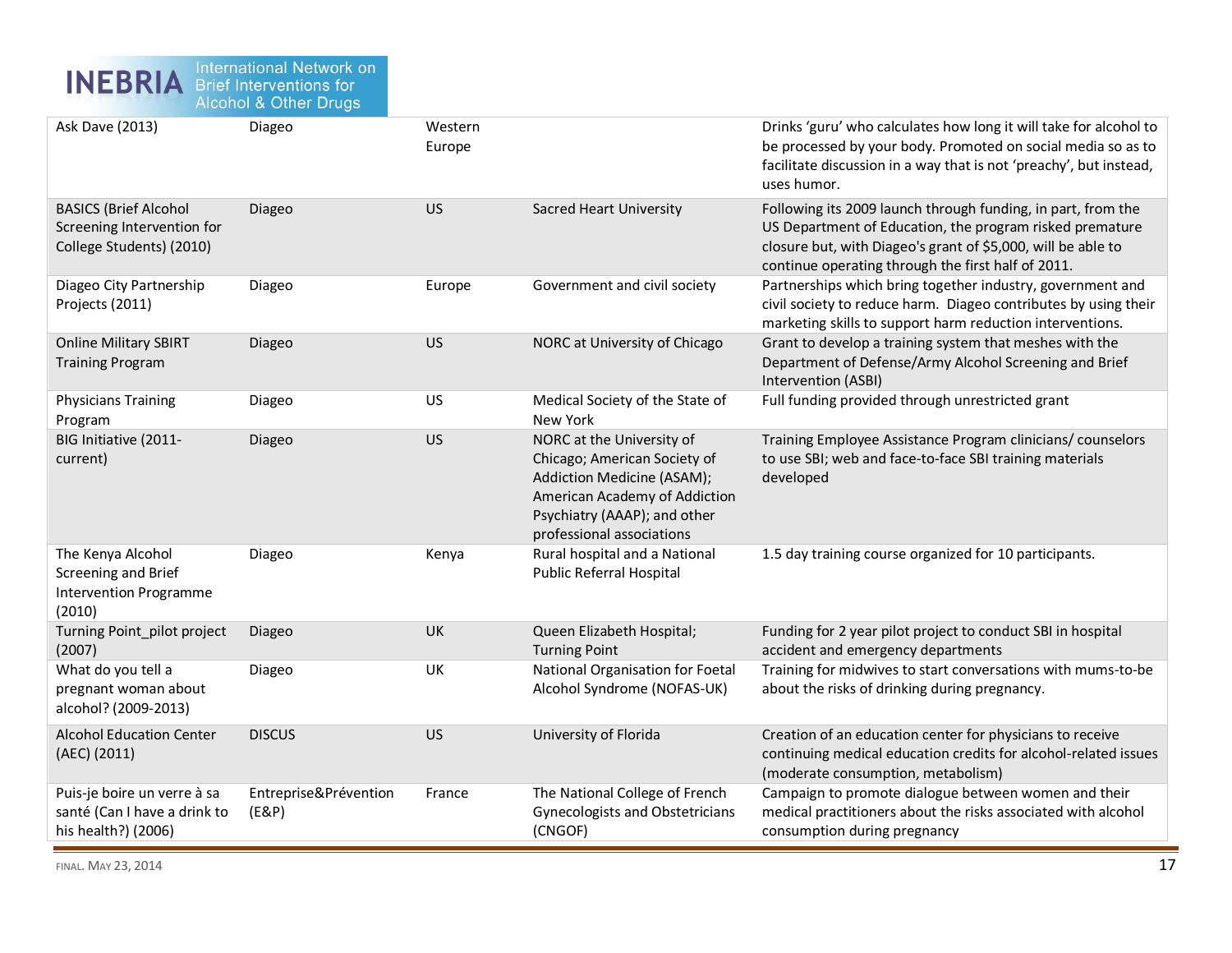| *Research funding (2007/8)                                                       | ERAB                                                                | UK            |                                                                                                            | Is brief personalized feedback effective in reducing alcohol-<br>related problems amongst University students in different<br>European countries?                                                                                                                                                                                                                                                                                                                                                                                                                                                               |
|----------------------------------------------------------------------------------|---------------------------------------------------------------------|---------------|------------------------------------------------------------------------------------------------------------|-----------------------------------------------------------------------------------------------------------------------------------------------------------------------------------------------------------------------------------------------------------------------------------------------------------------------------------------------------------------------------------------------------------------------------------------------------------------------------------------------------------------------------------------------------------------------------------------------------------------|
| *Research funding (2007/8)                                                       | ERAB                                                                | UK            |                                                                                                            | A psychosocial intervention to reduce high-risk single session<br>alcohol (binge) drinking among company employees in a<br>workplace setting in four European nations.                                                                                                                                                                                                                                                                                                                                                                                                                                          |
| *Research funding (2005/6)                                                       | ERAB                                                                | <b>UK</b>     |                                                                                                            | The e-UNICAL project: A feasibility and effectiveness study<br>into delivering an Electronic feedback and social norms<br>intervention designed to decrease UNIiversity students'<br><b>Consumption of ALCohol</b>                                                                                                                                                                                                                                                                                                                                                                                              |
| <b>Community Based Alcohol</b><br>Intervention Service (2009)                    | Heineken                                                            | UK            |                                                                                                            | Fire Service referrals - delivering BIs and service referrals to<br>individuals identified by the Fire Service when it is believed<br>alcohol was a contributing factor to a fire; and Aged Care<br>Services referrals - delivering BIs and service referrals to<br>individuals identified by aged care services. Alcohol awareness<br>training was conducted with the Tyne and Wear Fire Service to<br>help them identify potential signs of alcohol misuse. By<br>December 2009, 12 referrals were received and assessed<br>through this route. Another 15 referrals were received via<br>aged care services. |
| <b>Responsibility Partnerships</b><br>(2008)                                     | Heineken                                                            | International |                                                                                                            | Partnerships with experts in the field of harm reduction in all<br>top 25 business markets. The partnerships are either Heineken<br>branded, branded by the local company or branded by the<br>local brand. The issues addressed included excessive drinking.                                                                                                                                                                                                                                                                                                                                                   |
| Early Identification and<br>Lifestyle Counselling for<br>Problem Drinkers (1996) | <b>ICAP</b>                                                         | Chile         | University of Chile, Thomas<br>Jefferson University, and<br>FarmaciasAhumada (a Chilean<br>pharmacy chain) | Project to train pharmacists in screening and brief<br>intervention.                                                                                                                                                                                                                                                                                                                                                                                                                                                                                                                                            |
| Sensible Drinking Project<br>(2002)                                              | <b>Industry Association for</b><br>Responsible Alcohol<br>Use (ARA) | South Africa  | Western Cape Provincial<br>Government's Department of<br>Health                                            | Health practitioners brief interventions training                                                                                                                                                                                                                                                                                                                                                                                                                                                                                                                                                               |
| Harm Reduction and its<br>application to Alcohol<br>Policy (2005, 2008)          | <b>International Center for</b><br>Alcohol Policies (ICAP)          | International |                                                                                                            | Sessions at the 16 <sup>th</sup> and 18 <sup>th</sup> International Conferences on the<br>Reduction of Drug Related Harm (ICRDRH), which provided<br>insight into how harm-reduction can be integrated into<br>alcohol policy.                                                                                                                                                                                                                                                                                                                                                                                  |
| <b>Turning Point (2007-2009)</b>                                                 | Scottish & Newcastle UK<br>(Heineken)                               | UK            | Queen Elizabeth Hospital;<br><b>Turning Point</b>                                                          | Full funding was provided for an Alcohol Intervention Worker<br>and half funding for an Alcohol Case Worker to support highly                                                                                                                                                                                                                                                                                                                                                                                                                                                                                   |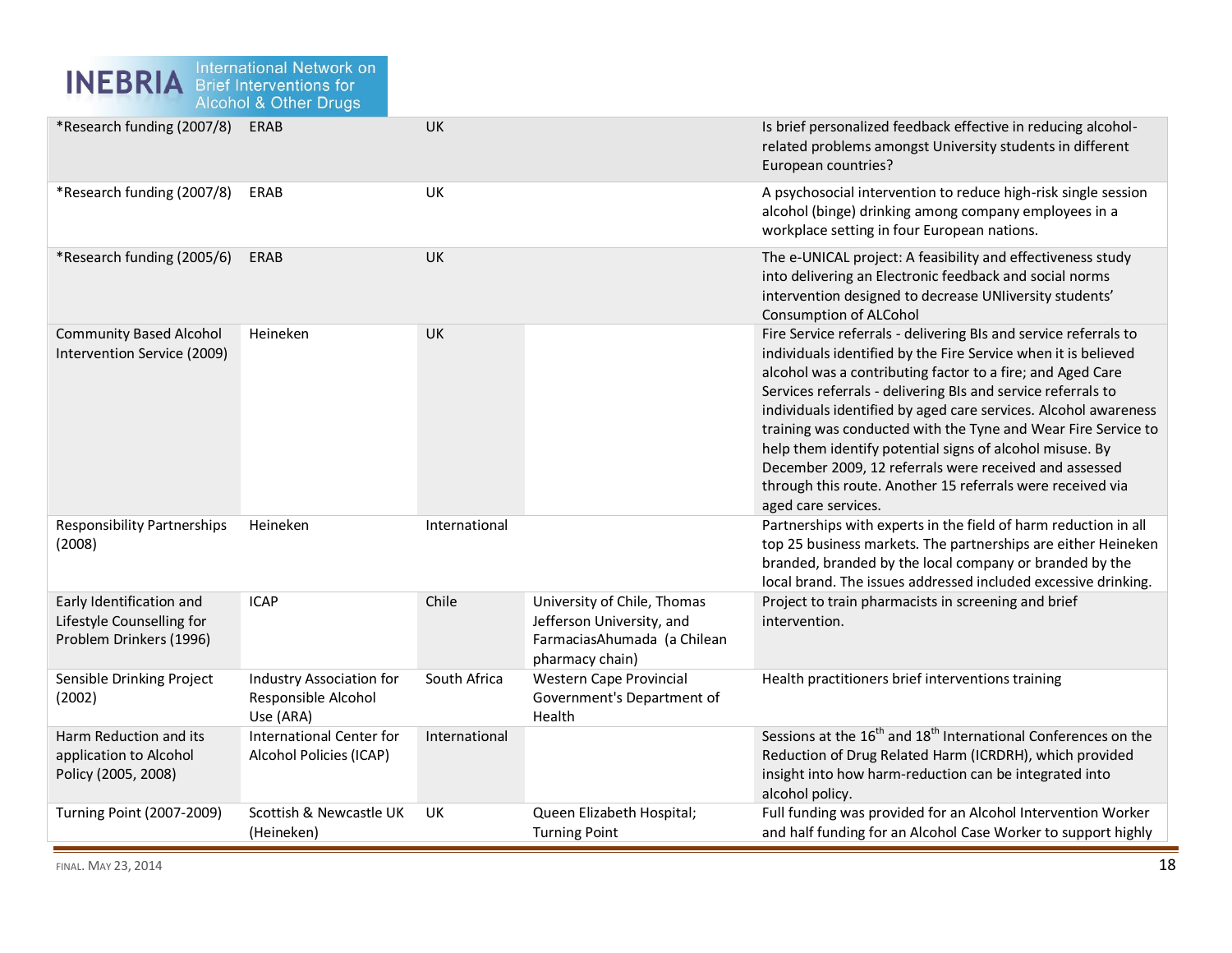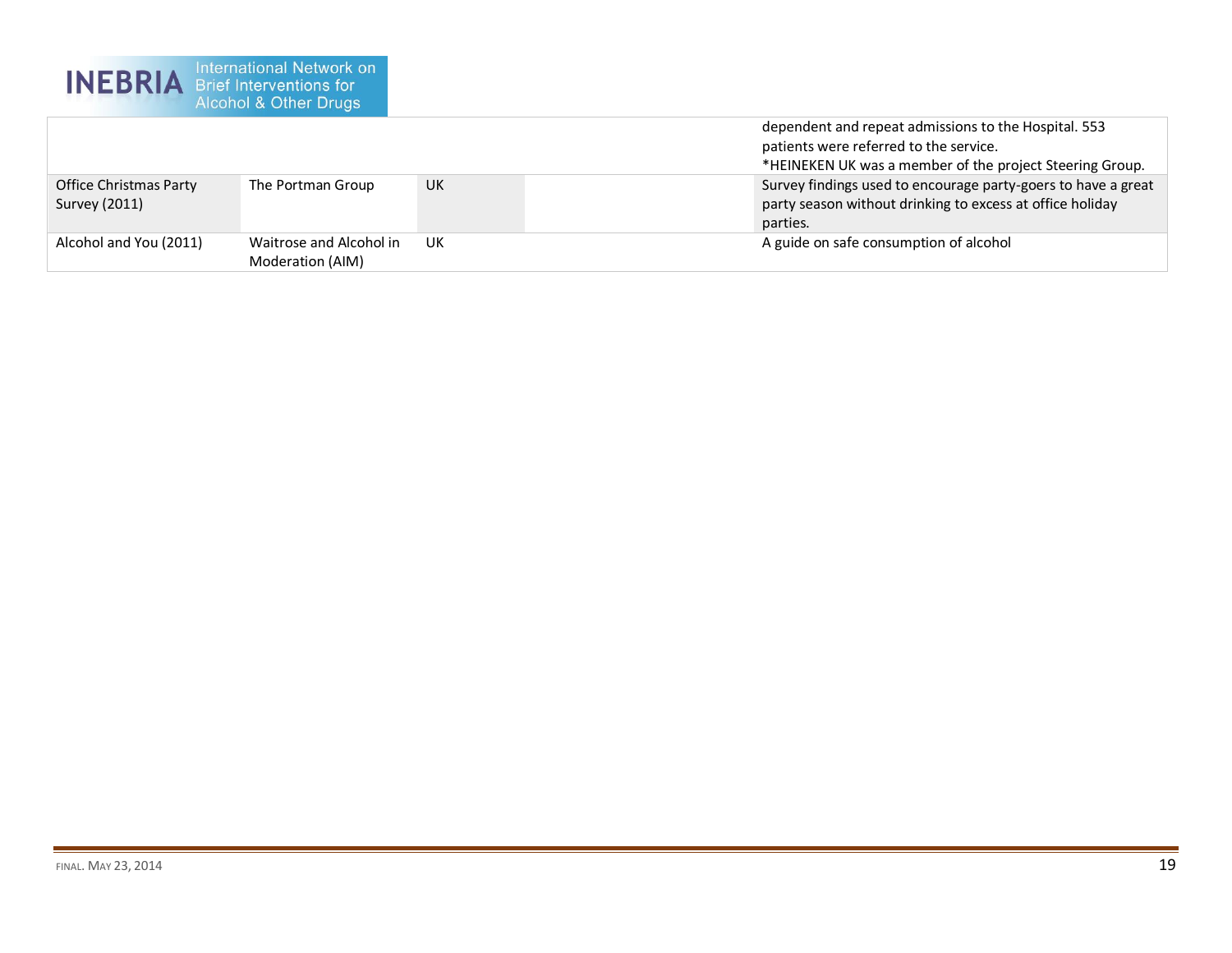#### International Network on<br>Brief Interventions for **INEBRIA Alcohol & Other Drugs**

*CASE STUDY 1. PERIL analysis evaluating whether INEBRIA and similar NGOs, health authorities, hospitals, clinics, universities and other public service organizations should accept funding for SBIRT clinical programs from the alcohol industry or from organizations funded directly or indirectly by the alcohol industry or its surrogates?*

**Context** *Continuum of Risk*

*Risk-benefit ratio*

Low **High** 

| <b>Domain</b>    |                                                                                                                                                                                                                                                 |                                                                                                                                                                                                                                                                                                              |                                                                                                                                                                                                                                                                                                                                                                         |                                                                                                                                                                                                                                                                |
|------------------|-------------------------------------------------------------------------------------------------------------------------------------------------------------------------------------------------------------------------------------------------|--------------------------------------------------------------------------------------------------------------------------------------------------------------------------------------------------------------------------------------------------------------------------------------------------------------|-------------------------------------------------------------------------------------------------------------------------------------------------------------------------------------------------------------------------------------------------------------------------------------------------------------------------------------------------------------------------|----------------------------------------------------------------------------------------------------------------------------------------------------------------------------------------------------------------------------------------------------------------|
| Purpose          | The alcohol industry has a<br>responsibility to their<br>shareholders to increase profits<br>by increasing sales and<br>consumption of alcoholic<br>beverages. The goal of SBI is to<br>reduce consumption and<br>reduce alcohol-related harms. | If funder is an independent 3 <sup>rd</sup><br>party, for example, an<br>organization funded by a state<br>retail alcohol monopoly, that<br>does not engage in lobbying<br>and whose its purpose is to<br>promote and support research<br>on alcohol and related-harms,<br>there is little clash of purpose. | Strong clash of purpose with the<br>alcohol industry whose goal is to<br>increase sales, and therefore<br>consumption. Additional clash of<br>purpose with goals of SBI as industry<br>has said it is not possible to define any<br>specific amount of alcohol as harmful.                                                                                              | Support may signify that the<br>alcohol industry is taking<br>responsibility for the damage<br>caused by the consumption of<br>alcohol. Acceptance of funds<br>may alter organizational purpose<br>and put individual and<br>organizational reputation at risk |
| Extent           | The industry generally provides<br>small amounts of support for<br>pilot or time-limited programs<br>dealing with a small subset of<br>the population (i.e. binge<br>drinkers or "hardcore drunk<br>drivers").                                  | Varying degrees of risk based<br>on proportion of funding<br>derived from industry, and<br>organization's reliance on said<br>funding.                                                                                                                                                                       | High risk if organization is completely<br>dependent on industry funds.<br>Additional risk if the industry is<br>involved in the design and<br>dissemination of a program, training<br>and/or educational materials used for<br>SBI.                                                                                                                                    | Benefits include more money for<br>programs, however small grants<br>may not be worth the damage to<br>reputation.                                                                                                                                             |
| Relevant<br>Harm | Alcohol contributes to 5.5% of<br>disability adjusted life years<br>(DALYs) lost globally, i.e. 136<br>million years of life lost through<br>dying early or living with an<br>alcohol-related disability.                                       | Risk of harm is lessened if the<br>funder does not produce<br>alcoholic beverages, is not<br>governed by industry<br>representatives, and does not<br>engage in lobbying.                                                                                                                                    | Alcohol is the $3rd$ leading cause of<br>death and disability, making it one of<br>the most harmful substances next to<br>tobacco. Advertising, expansion to<br>developing countries, and litigation<br>and lobbying activities by the industry<br>further contribute to alcohol-related<br>harms. Additional risks present if<br>intervention is designed or delivered | Extremely high risk due to the<br>extent of harm caused by<br>alcohol. Benefits may include<br>improved health for moderate<br>drinkers over age 45 (males) and<br>post-menopausal women.                                                                      |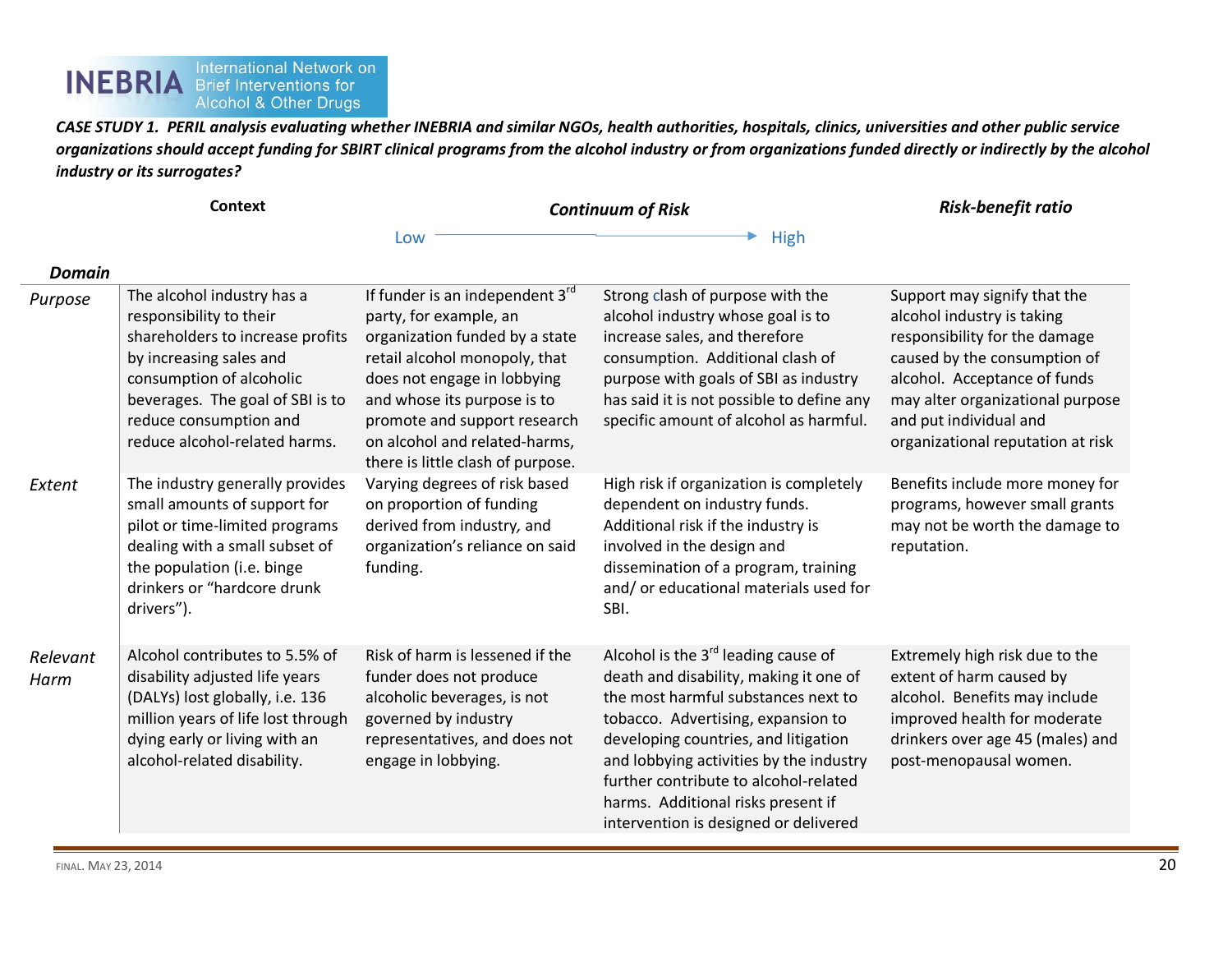| <b>International Network on</b><br><b>INEBRIA</b><br><b>Brief Interventions for</b><br><b>Alcohol &amp; Other Drugs</b> |                                                                                                                                                                                                                                                      |                                                                                                                                                                                                                                     |                                                                                                                                                                                                                                                                                                                    |                                                                                                                                                                                                                                                                                              |  |  |
|-------------------------------------------------------------------------------------------------------------------------|------------------------------------------------------------------------------------------------------------------------------------------------------------------------------------------------------------------------------------------------------|-------------------------------------------------------------------------------------------------------------------------------------------------------------------------------------------------------------------------------------|--------------------------------------------------------------------------------------------------------------------------------------------------------------------------------------------------------------------------------------------------------------------------------------------------------------------|----------------------------------------------------------------------------------------------------------------------------------------------------------------------------------------------------------------------------------------------------------------------------------------------|--|--|
|                                                                                                                         |                                                                                                                                                                                                                                                      |                                                                                                                                                                                                                                     | by the industry, as SBI may be used as<br>a means to inform public of the<br>"benefits" of drinking and to<br>normalize drinking.                                                                                                                                                                                  |                                                                                                                                                                                                                                                                                              |  |  |
| Identifiers                                                                                                             | The industry generally takes<br>credit for their funding in<br>efforts to improve public<br>perceptions and stave off<br>regulations. The industry also<br>broadcasts their partnerships<br>with NGOs, universities, etc., to<br>gain creditability. | Less risk posed if visible<br>association is minimized (i.e.<br>COI declaration on publication),<br>however less visibility may also<br>be viewed as lacking<br>transparency.                                                       | The alcohol industry will take credit<br>for the funding of SBI programs.<br>Allows industry to position itself as<br>"socially responsible" and avoid<br>liability or blame, bolster image as<br>"good corporate citizen" and to<br>promote SBI as an effective alternative<br>to population-based interventions. | Funding may enhance prestige,<br>but also may undermine the<br>credibility/integrity of recipient<br>individual/organization. May<br>result in conflict with the public<br>health community. Extremely<br>high risk.                                                                         |  |  |
| Link                                                                                                                    | Funders often have an<br>influence over programs they<br>are funding. The more direct<br>the link, the stronger the<br>influence and the more visible<br>the association.                                                                            | Less risk posed if link is indirect,<br>for example the Finnish<br>Foundation for Alcohol Studies,<br>which is funded by the state<br>retail alcohol monopoly, or if<br>funding is received through an<br>independent intermediary. | Funding received directly from a<br>producer of alcoholic beverages poses<br>great risks of bias and COI becomes<br>difficult or impossible to manage.<br>Funding from SAPROs should be<br>considered direct.                                                                                                      | Direct funding affords the<br>industry with influence over<br>research, design and/or<br>implementation. Direct funding<br>is likely to be strongly opposed<br>by public health community,<br>thereby damaging reputation.<br>May also cause disagreement<br>within organizations and should |  |  |

be consider extremely high risk.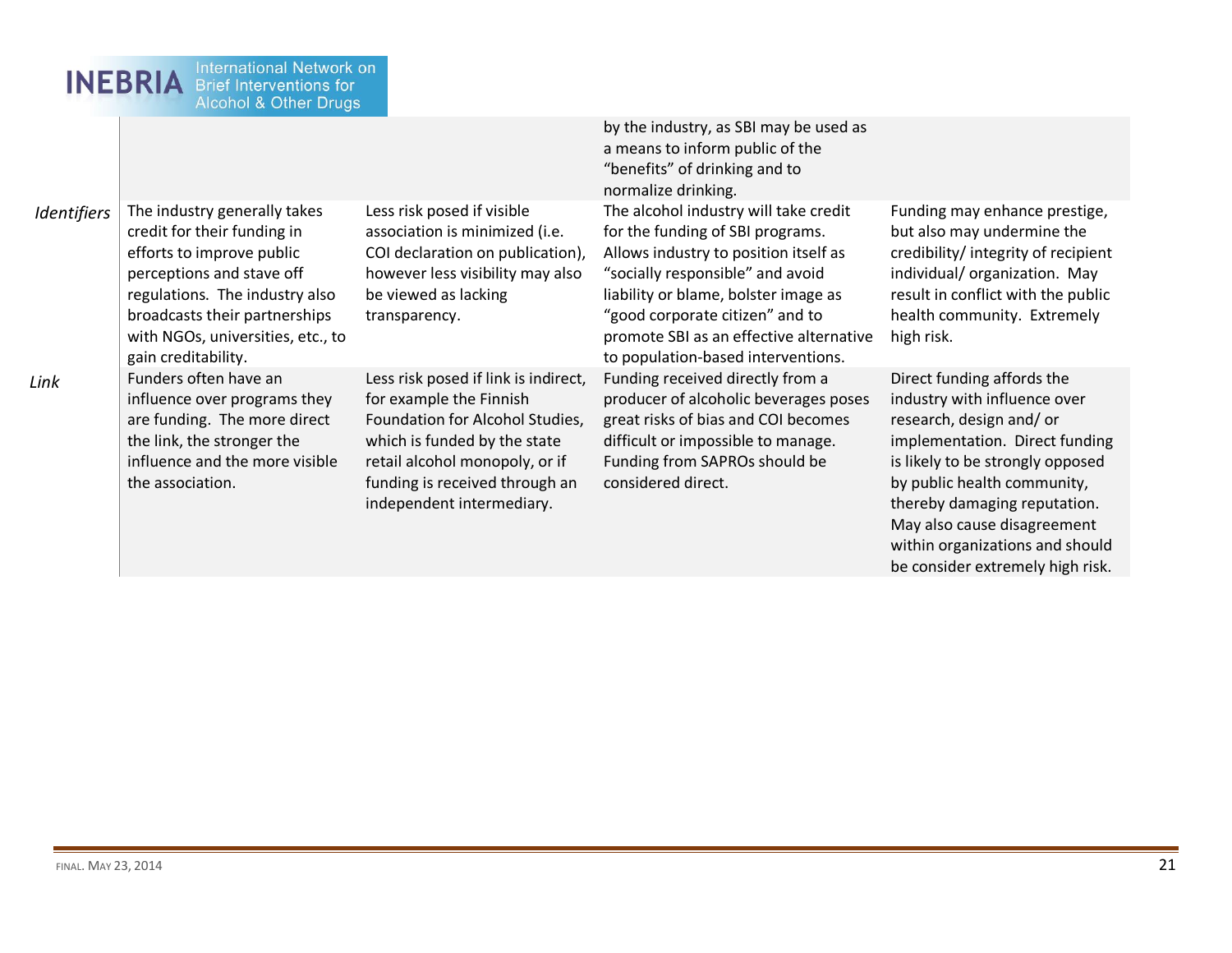

# Appendix 1. Annotated Bibliography of Research on Competing Interests

*This bibliography lists articles describing research on competing interests in science, medicine and addiction studies. It includes books, original studies, review articles, opinion pieces and news reports.*

Adams, P. J., Buetow, S., &Rossen, F. (2010). Vested interests in addiction research and policy poisonous partnerships: Health sector buy-in to arrangements with government and addictive consumption industries. *Addiction, 105*(4), 585-590.

*Appraises relationship arrangements among three broadly conceived sectors: the government sector, the health sector (including researchers) and addictive consumption industries (particularly tobacco, alcohol and gambling) and concludes that health sector engagement in partnership arrangements entails too many risks.* 

Adams, P. J. (2007). Assessing whether to receive funding support from tobacco, alcohol, gambling and other dangerous consumption industries. *Addiction, 102*(7), 1027-1033.

Als-Nielsen, B., Chen, W., Gluud, C. and Kjaergard, L. Association of Funding and Conclusions in Randomized Drug Trials: A Reflection of Treatment Effect or Adverse Events?*JAMA*. 2003;290,921-928.

*of 167 randomized drug trials concluded that industry funded trials may be more positive due to biased interpretation of trial results, rather than actual differences in treatment effect or adverse events between the experimental and comparison treatments.*

Angell, M. (2011). "The Epidemic of Mental Illness: Why?" The New York Review of Books*.*<http://www.nybooks.com/articles/archives/2011/jun/23/epidemic-mental-illness-why/?page=1>

Baker C. B.*,* Johnsrud M. T.*,* Crismon M. L.*,* Rosenheck R. A.*,* Woods S. W. *(2003).* Quantitative analysis of sponsorship bias in economic studies of antidepressants*. Br J Psychiatry;* 183*:* 498*–*506*.* 

Barnes, D. E., &Bero, L. A. (1996). Industry-funded research and conflict of interest: An analysis of research sponsored by the tobacco industry through the center for indoor air research. *Journal of Health Politics, Policy and Law; 21*(3), X5-542.

Bekelman JE, Li Y, Gross CP. (2003). Scope and impact of financial conflicts of interest in biomedical research: a systematic review. *JAMA*;289(4): 454-465.

*Found that industry funding greatly increased the chances of pro-industry results, with an odds ratio of 3.60 (95% confidence interval 2.63–4.91).*

Bell, C. M., Urbach, D. R., Ray, J. G., Bayoumi, A., Rosen, A. B., Greenberg, D., et al. (2006). Bias in published cost effectiveness studies: Systematic review. *BMJ*;332: 699–703.

Bero L, Oostvogel F, Bacchetti P, Lee K. (2007). Factors associated with findings of published trials of drug-drug comparisons: why some statins appear more efficacious than others. *PLoS Med*; 4(6): e184.

*Reported that RCTs of head-to-head comparisons of statins with other drugs are more likely to report*  results and conclusions favoring the sponsor's product compared to the comparator drug and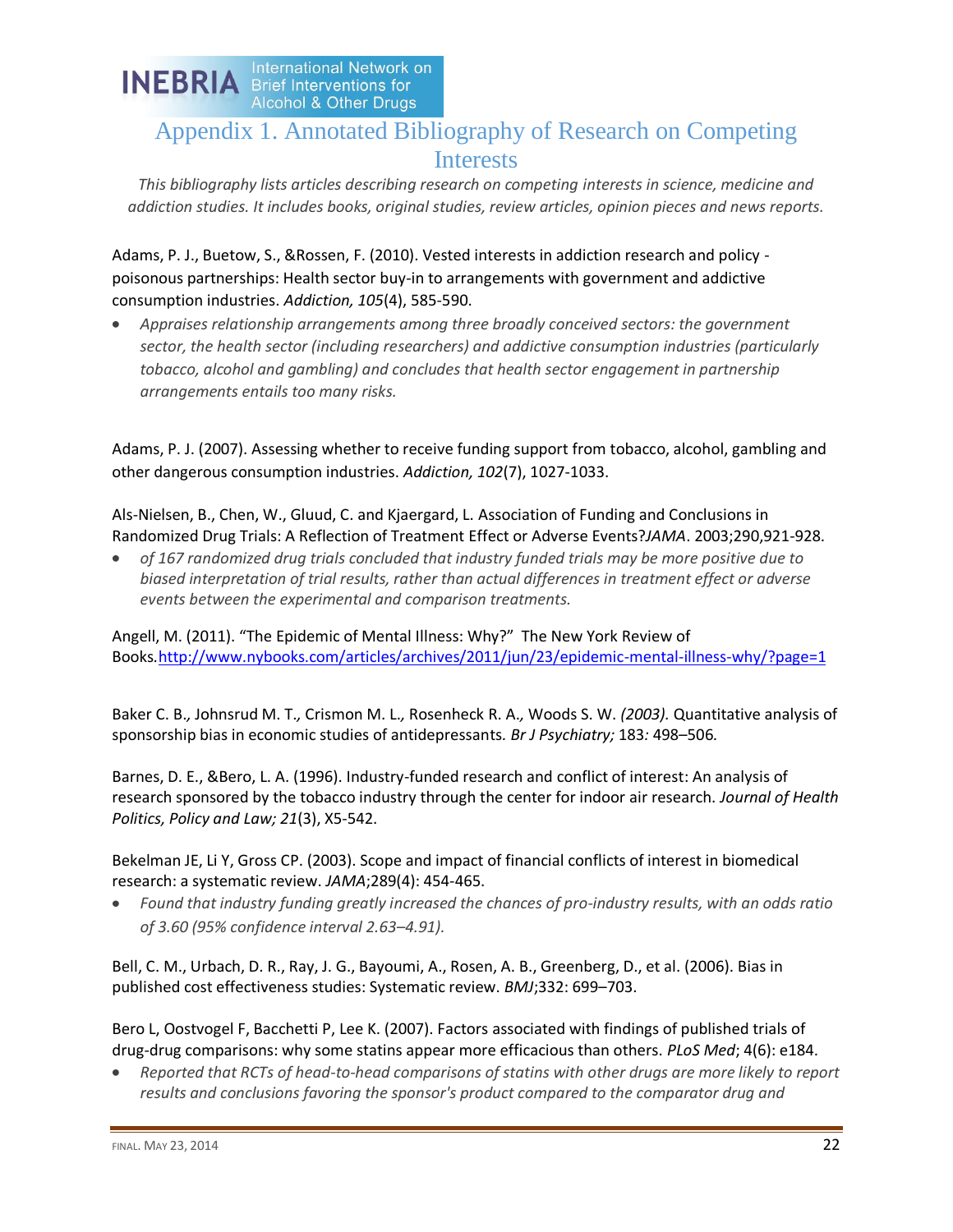

*recommend that this bias in drug–drug comparison trials should be considered when making decisions regarding drug choice.*

Bero LA, Rennie D. (1996). Influences on the quality of published drug studies. *Int J Technol Assess Health Care*; 12(2):209-237.

*Provides examples of published drug studies that are defective, sometimes because pharmaceutical industry funding has affected their content and quality.*

Bhandari, M., Busse, J., Jackowski, D., Montori, V., Schünemann, H., Sprague, S., Mears, D., Schemitsch, E., Heels-Ansdell, D. and Devereaux, P. (2004). Association between industry funding and statistically significant pro-industry findings in medical and surgical randomized trials.*Journal of Can. Med. Assoc*;170: 477 - 480.

Brennan, T. A., Rothman, D. J., Blank, L., Blumenthal, D., Chimonas, S. C., Cohen, J. J., et al. (2006). Health industry practices that create conflicts of interest: A policy proposal for academic medical centers. *Journal of the American Medical Association, 295*(4), 429-433.

Caplan, A. L. (2011). Is industry money the root of all conflicts of interest in biomedical research? *Annals of Emergency Medicine.*

Davidson RA.(1986). Source of funding and outcome of clinical trials. *J Gen Intern Med*1:155-158.

- *Found that studies sponsored by pharmaceutical companies were much less likely to favor traditional therapy over new drug treatment.* 
	- o *reviewed 107 RCTs in several general medical conditions and found a significant association between source of funding and outcome, with industry-funded studies favoring new therapies in comparison with non-industry-funded studies.*

DeAngelis CD, Fontanarosa PB. (2008). Impugning the integrity of medical science: the adverse effects of industry influence. *JAMA*;299(15):1833-1835.

Djulbegovic, B., Lacevic, M., Cantor, A. Fields, K.K., Bennett, C.L. and Adams, J.R. et al., (2000). The uncertainty principle and industry-sponsored research. *Lancet.* 

*Compared outcomes of RCTs of multiple myeloma treatments by funding source and found that industry funded trials produce more favorable outcomes for newer treatments than do non-industryfunded trials (p=0.004).*

Etter, J.-F., Burri, M. and Stapleton, J. (2007). The impact of pharmaceutical company funding on results of randomized trials of nicotine replacement therapy for smoking cessation: a meta-analysis. *Addiction*102:815–822.

*In reviewing all randomized controlled trials included in the Cochrane review, authors found that compared with independent trials, industry-supported trials were more likely to produce statistically significant results and larger odds ratios. These differences persisted after adjustment for basic trial characteristics.*

Finucane T. E.*,* Boult C. E*. (2004).* Association of funding and findings of pharmaceutical research at a meeting of a medical professional society*. Am J Med;* 117*:* 842*–*5*.* 

Friedberg M*,*Saffran B, Stinson TJ, Nelson W, Bennett CL. (1999). Evaluation of conflict of interest in economic analyses of new drugs used in oncology.*JAMA*282*:*1453*-1457.*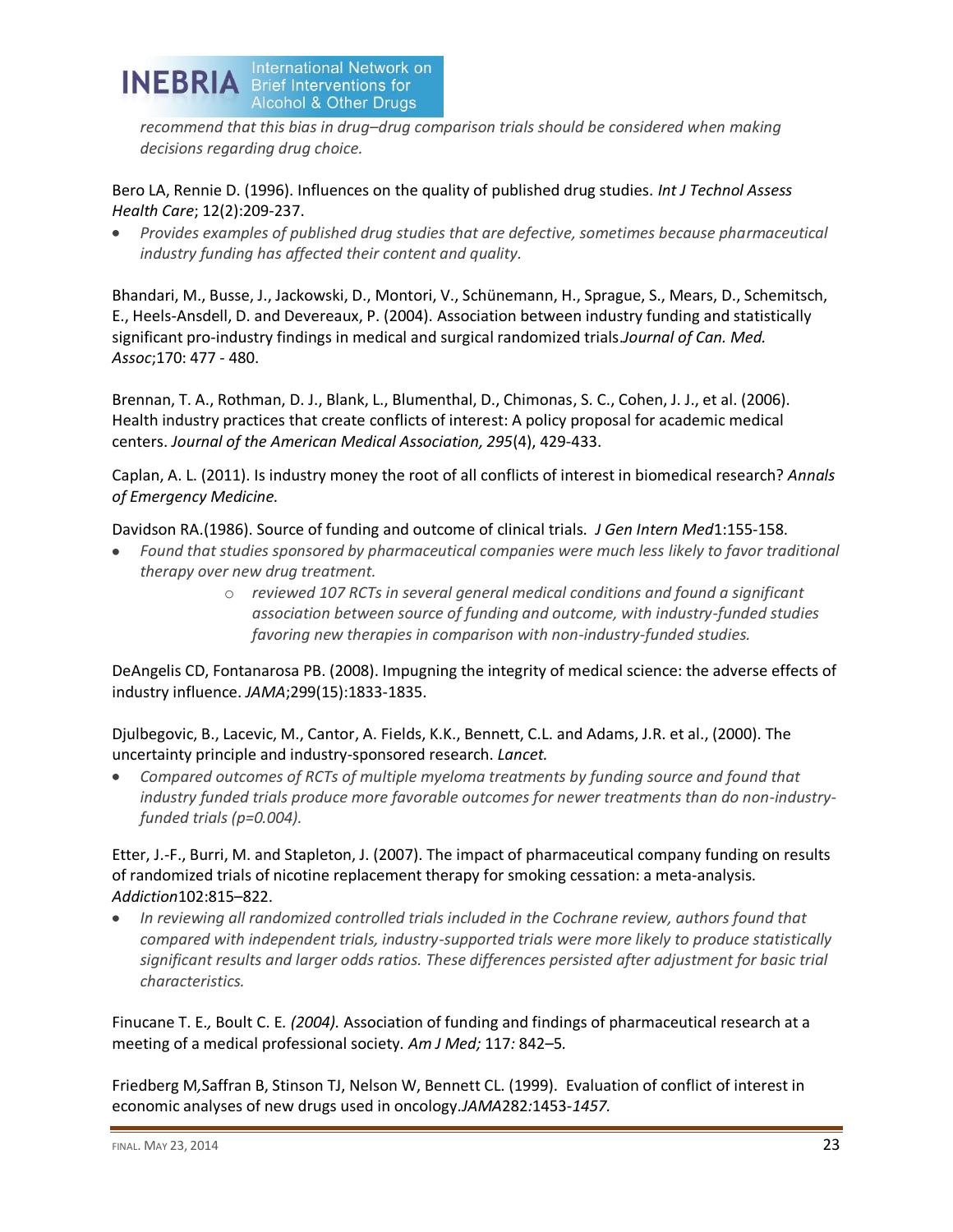

- *Examined whether there was an association between industry-favored outcomes of costeffectiveness studies for high-profile, expensive oncology drugs and corporate funding of the research. Authors found that studies funded by pharmaceutical companies were nearly 8 times less*  likely to reach unfavorable qualitative conclusions than similar studies funded by nonprofit *organizations.*
- *Also found that industry-sponsored studies were more likely to contain qualitative overstatements of quantitative results.*

Friedman, L. S., & Richter, E. D. (2004). Relationship between conflicts of interest and research results. *Journal of General Internal Medicine*19, 51–56.

*There was a strong association between those studies whose authors had COI and positive findings and that association persisted after controlling for sample size, study design, and country of primary authors.*

Fugh-Berman, A. (2005). The corporate coauthor. *Journal of General Internal Medicine, 20*(6), 546-548.

- *Discusses drug marketing techniques, including the sponsorship of articles signed by academic physicians or researchers and submitted to peer-reviewed medical journals, some of which are authored or coauthored by ghostwriters who work for pharmaceutical companies or medical education companies hired by pharmaceutical companies.*
- *"Conflicts of interest may be difficult to detect in the subset of articles and presentations sponsored by pharmaceutical companies that never mention the targeted drug, but focus on stimulating the perceived need for the targeted drug or highlighting problems with competing drugs."*
- *Concludes that the current voluntary standards for declaring conflicts of interest to readers of medical journals and audiences at medical conferences are inadequate.*

Fugh-Berman, A. (2010). The haunting of medical journals: How ghostwriting sold ''HRT''. *PLoS Medicine*7(9), e1000335.

- Greenberg, D. S. (2003). Conference deplores corporate influence on academic science: Speakers argue that corporate funds should be separated from science to prevent undue influence. *Lancet, 362*(9380), 302-303.
	- *At the conference title, Conflicted science: corporate influence on scientific research and sciencebased policy, 20 speakers—from academe, public-interest organisations, and journalism—who presented reports of corporate abuse of science in pursuit of profits. Their subjects ranged from the court-documented malfeasance of the tobacco, lead, and asbestos industries to retaliation against university-based researchers investigating the harmful health effects of industrial swine production.*

### Harris G. and Berenson, A. 10 Voters on panel backing pain pills had industry ties. The New York Times. February 25, 2005.

*At the 2005 FDA advisory committee meeting on COX-2 inhibitors, 93% of advisors who had received fees from Merck or Pfizer voted in favor of COX-2 drugs, compared with 56% of other members of the committee.*

Hartmann, M., Knoth, H., Schulz, D., &Knoth, S. (2003). Industry-sponsored economic studies in oncology vs. studies sponsored by nonprofit organisations. *British Journal of Cancer*;89, 1405–1408.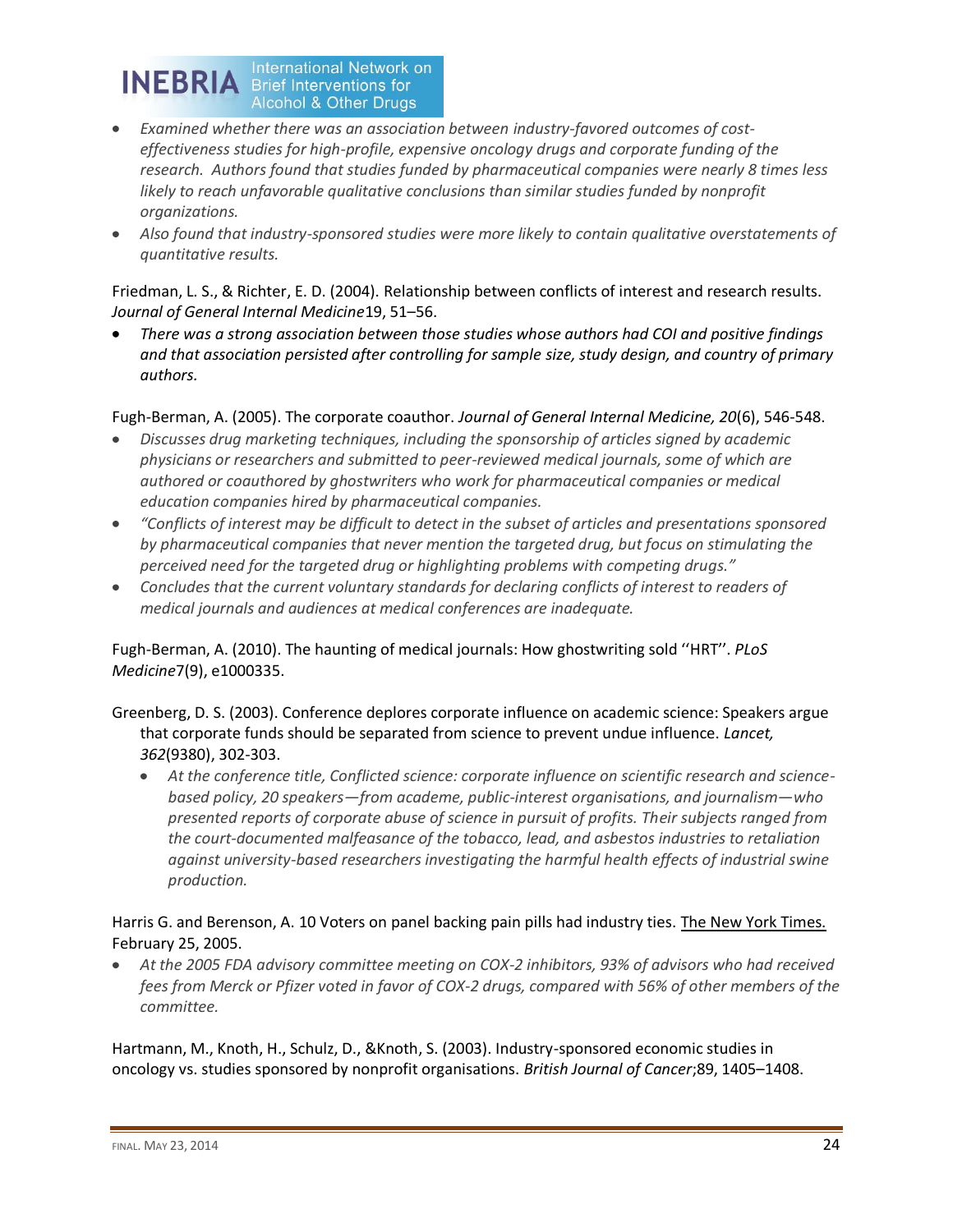

Jagsi, R., Sheets, N., Jankovic, A., Motomura, A. R., Amarnath, S., &Ubel, P. A. (2009). Frequency, nature, effects, and correlates of conflicts of interest in published clinical cancer research. *Cancer*;115, 2783– 2791.

*In randomized oncology trials that looked at overall survival, those with COI were more likely to have*   $\bullet$  . *positive findings.*

Jahiel, R. I. (2008). Corporation-induced diseases, upstream epidemiologic surveillance, and urban health. *Journal of Urban Health, 85*(4), 517-531.

Jorgensen AW, Hilden J, Gøtzsche PC. (2006). Cochrane reviews compared with industry supported metaanalyses and other meta-analyses of the same drugs: systematic review. *BMJ*.;333(7572):782.

Kassierer, J. (2005). On*the take: How medicine's complicity with big business can endanger your health*. New York: Oxford University Press.

Katz, D., Caplan, A. L., &Merz, J. F. (2003). All gifts large and small: Toward an understanding of the ethics of pharmaceutical industry gift-giving. *American Journal of Bioethics*;3, 39–46.

- *''When a gift or gesture of any size is bestowed, it imposes on the recipient a sense of indebtedness. The obligation to directly reciprocate, whether or not the recipient is conscious of it, tends to influence behavior''.*
	- o *researchers may not necessarily have financial interest in the outcome of their research but subconsciously create conditions that yield the results most favorable to the company providing the resources to undertake the study.*
	- o *gifts create strong dispositions or obligations to reciprocate (Mauss, 1967)*

### Kesselheim, A. S., Lee, J. L., Avorn, J., Servi, A., Shrank, W. H. and Choudhry, N. K. (2011), Conflict of interest in oncology publications. *Cancer.*

- *Authors identified oncology journals and found that 88% requested that authors disclose conflicts of interest, whereas the remaining 12%) did not.*
	- o *Disclosure policies and the very definition of conflict of interest varied considerably among journals*
	- o *Substantial proportion did not publish disclosure statements consistently, with deficiencies particularly among editorials and commentaries.*

Kjaergard, L. L., &Als-Nielsen, B. (2002). Association between competing interests and authors' conclusions: Epidemiological study of randomised clinical trials published in the BMJ. *BMJ*;325, 249.

- *Examined clinical RCTs published in the BMJ between 1997 and 2001. In publications where authors declared a financial COI, the conclusions that they reached were significantly more likely to be positive towards the experimental intervention than if COI was not present.* 
	- o *The association between financial COI and authors' conclusions was not explained by methodological quality, statistical power, type of experimental intervention, type of control intervention or medical specialty.*

Komesaroff, P. A. (2005). Ethical issues in the relationships with industry: An ongoing challenge. New guidelines open for public comment. *Journal of Paediatrics and Child Health, 41*(11), 558-560.

*New guidelines established by the Royal Australasian Collage of Physicians which recommend that gifts should be rejected; that industry sponsorship to attend meetings should be restricted to cases where formal contributions are being made; that drug samples should not be accepted from*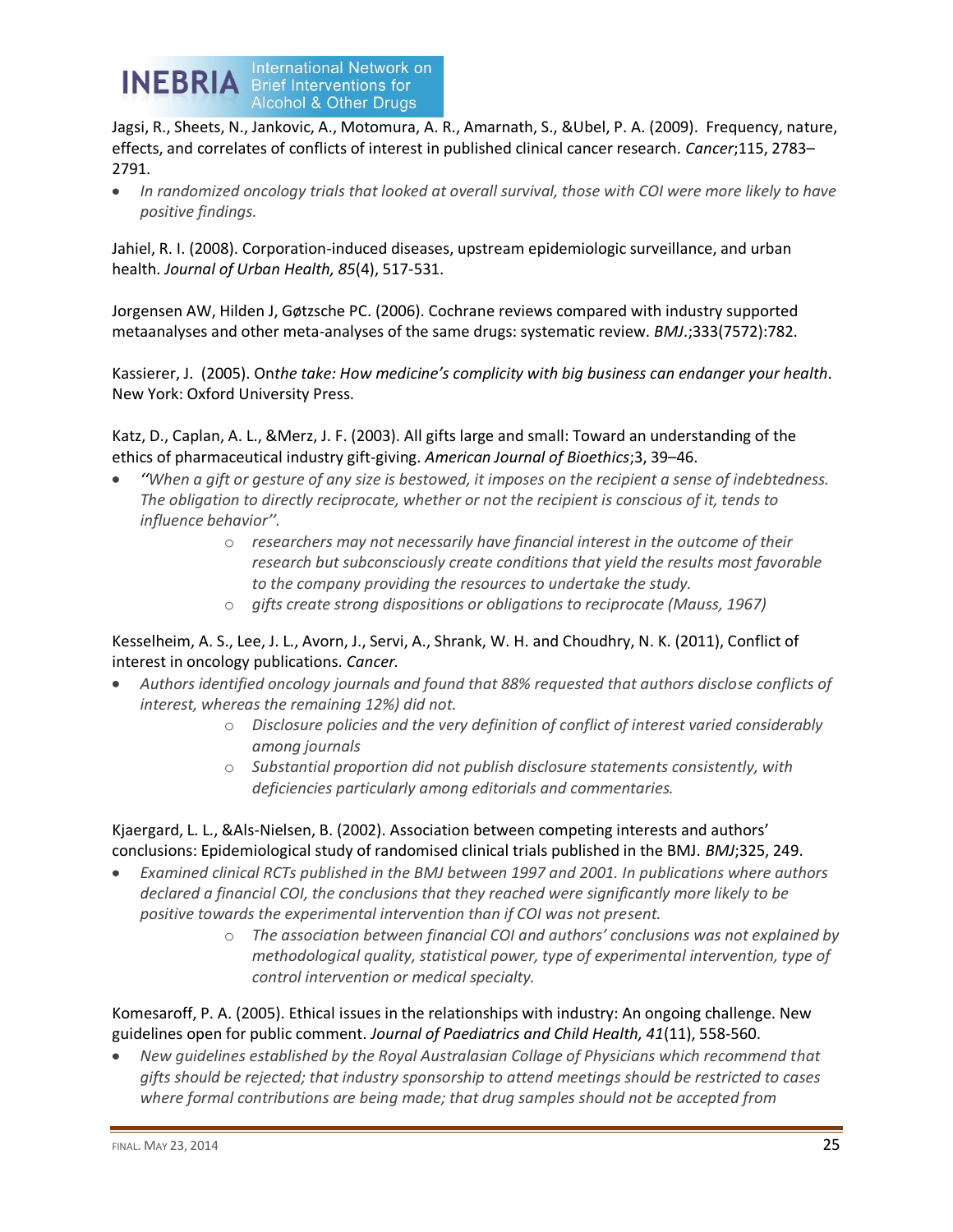

*pharmaceutical representatives; and that endorsements of specific products and "advertorials" should be avoided.* 

Krimsky, S. (2003). Science in the Private Interest: Has the Lure of Profits Corrupted Biomedical Research?Lanham: MD:Rowman& Littlefield Publishers, Inc.

Krimsky, S. (2003). Science on trial: Conflicts of interest jeopardize scientific integrity and public health.*Genewatch : A Bulletin of the Committee for Responsible Genetics, 16*(5), 3-6.

Leopold S. S.*,* Warme W. J.*,* Fritz Braunlich E.*,* Shott S. *(2003).* Association between funding source and study outcome in orthopaedic research*. ClinOrthopRelat Res;* 415*:* 293*–*301*.*

Lewis, T., Reichman, J., & So, A. (2007). The case for public funding and public oversight of clinical trials. *Economists' Voice*;4(1), 1–4.

Lexchin J, Bero LA, Djulbegovic B, ClarkO. (2003). Pharmaceutical industry sponsorship and research outcome and quality: systematic review. *BMJ*; 326(7400):1167-1170.

*Found that 13 of 16 studies showed an association between industry funding and pro-industry outcomes, and a further 7 between funding and pharmacoeconomic analyses. Pooling data produced a summary odds ratio of 4.05 (95% confidence interval 2.98–5.51).*

Lurie, P., Almeida, C., Stine, N., Stine, A.R. and Wolfe, S.M. (2006). Financial conflict of interest disclosure and voting patterns at food and drug administration drug advisory committee meetings, JAMA;**295:** 1921–1928.

*Evidence that medical experts on FDA advisory committees support the interests of firms that*   $\bullet$ *support their work.*

Melander H, Ahlqvist-Rastad J, Meijer G, Beermann B. (2003). Evidence b(i)ased medicine—selective reporting from studies sponsored by pharmaceutical industry: review of studies in new drug applications. *BMJ*; 326(7400):1171-1173.

*Investigated the impact on publication bias caused by multiple publication, selective publication, and selective reporting in studies sponsored by pharmaceutical companies and found that out of 42 studies, 21 contributed to at least two publications each, and three studies contributed to five publications; studies showing significant effects of drug were published as stand alone publications more often than studies with non-significant results; and that many publications ignored the results of intention to treat analyses and reported the more favourable per protocol analyses only.*

Michaels, D. (2008). *Doubt is Their Product: How Industry's Assault on Science Threatens Your Health.*  New York: Oxford University Press.

Montgomery, J., Byerly, M., Carmody, T., Li, B., Miller, D., Varghese, F., Holland, R. (2004). An analysis of the effect of funding source in randomized clinical trials of second generation antipsychotics for the treatment of schizophrenia. *Controlled Clinical Trials*; 25(6):598-612.

*Found that industry-supported trials produce more favorable outcomes for innovative treatment over standard therapies than do non-industry-supported studies (p=0.02).*

Nieto, A., Mazon, A., Pamies, R., Linana, J. J., Lanuza, A., Jime´nez, F. O., et al. (2007). Adverse effects of inhaled corticosteroids in funded and nonfunded studies. *Archives of Internal Medicine*;167, 2047–2053.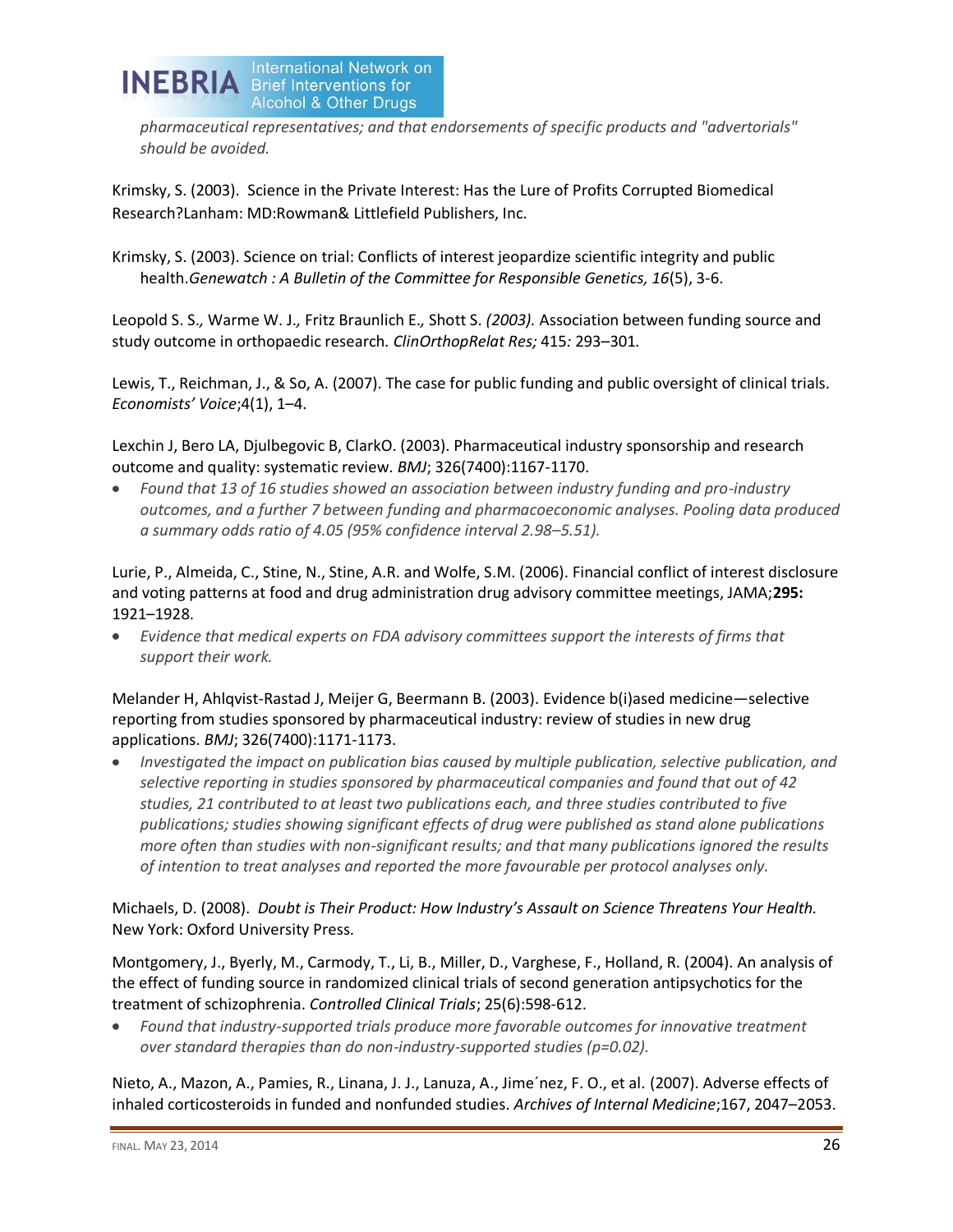

*Authors of industry-funded trials were still more likely to conclude that the medication was ''safe'' than were authors of trials without industry funding.*

Our conflicted medical journals. New York Times. July 23, 2006: WK11.

- Pachter, W. S., Fox, R. E., Zimbardo, P., &Antonuccio, D. O. (2007). Corporate funding and conflicts of interest: A primer for psychologists. *American Psychologist, 62*(9), 1005-1015.
- Pearce, N. (2008). Corporate influences on epidemiology. *International Journal of Epidemiology, 37*(1), 46-53.

Perlis, C. S., Harwood, M., & Perlis, R. H. (2005). Extent and impact of industry sponsorship conflicts of interest in dermatology research. *Journal of the American Academy of Dermatology*, 52: 967–971.

- *Compared to studies where authors did not report a COI, RCTs in dermatology where there was a COI were significantly more likely to report a positive outcome.* 
	- o *Once statistical adjustment was made for three factors: industry funding, the Jadad score and the number of participants in the trial, the relationship between COI and positive outcomes was no longer significant.*
	- o *In pharmaceutical company funded RCTs comparing psychiatric drugs to placebo the chance that the study would report a positive outcome was 8.4 times greater if one of the authors had a COI. In the absence of industry funding there was no association between author COI and positive outcomes.*

Perlis, R. H., Perlis, C. S., Wu, Y., Hwang, C., Joseph, M., & Nierenberg, A. A. (2005). Industry sponsorship and financial conflict of interest in the reporting of clinical trials in psychiatry. *American Journal of Psychiatry, 162*(10), 1957-1960.

Resnik, D. (2007). *The Price of Truth: How Money Affects the Norms of Science*. New York: Oxford University Press.

Ridker, P.M. and Torres, J. (2006). Reported Outcomes in Major Cardiovascular Clinical Trials Funded by For-Profit and Not-for-Profit Organizations: 2000-2005.*JAMA*, 295:2270 - 2274.

Rochon, P. A., Gurwitz, J. H., Simms, R. W., Fortin, P. R., Felson, D. T., Minaker, K. L., et al. (1994). A study of manufacturer-supported trials of nonsteroidal anti-inflammatory drugs in the treatment of arthritis. *Archives of Internal Medicine* 154: 157–163.

Roseman, M., Milette, K., Bero, L. A., Coyne, J. C., Lexchin, J., Turner, E. H., et al. (2011). Reporting of conflicts of interest in meta-analyses of trials of pharmacological treatments. *JAMA305*(10), 1008-1017.

Safer, D. J. (2002). Design and reporting modifications in industry-sponsored comparative psychopharmacology trials. *Journal of Nervous and Mental Disease*190, 583–592.

Shah R. V.*,* Albert T. J.*,* Bruegel-Sanchez V.*,* Vaccaro A. R.*,* Hilibrand A. S.*,* Grauer J. N. (2005)*.* Industry support and correlation to study outcome for papers published in *Spine. Spine;* 30*:* 1099*–*104*.* 

*Reported that industry funded studies demonstrated a statistically greater likelihood to report positive results than studies with other funding sources.*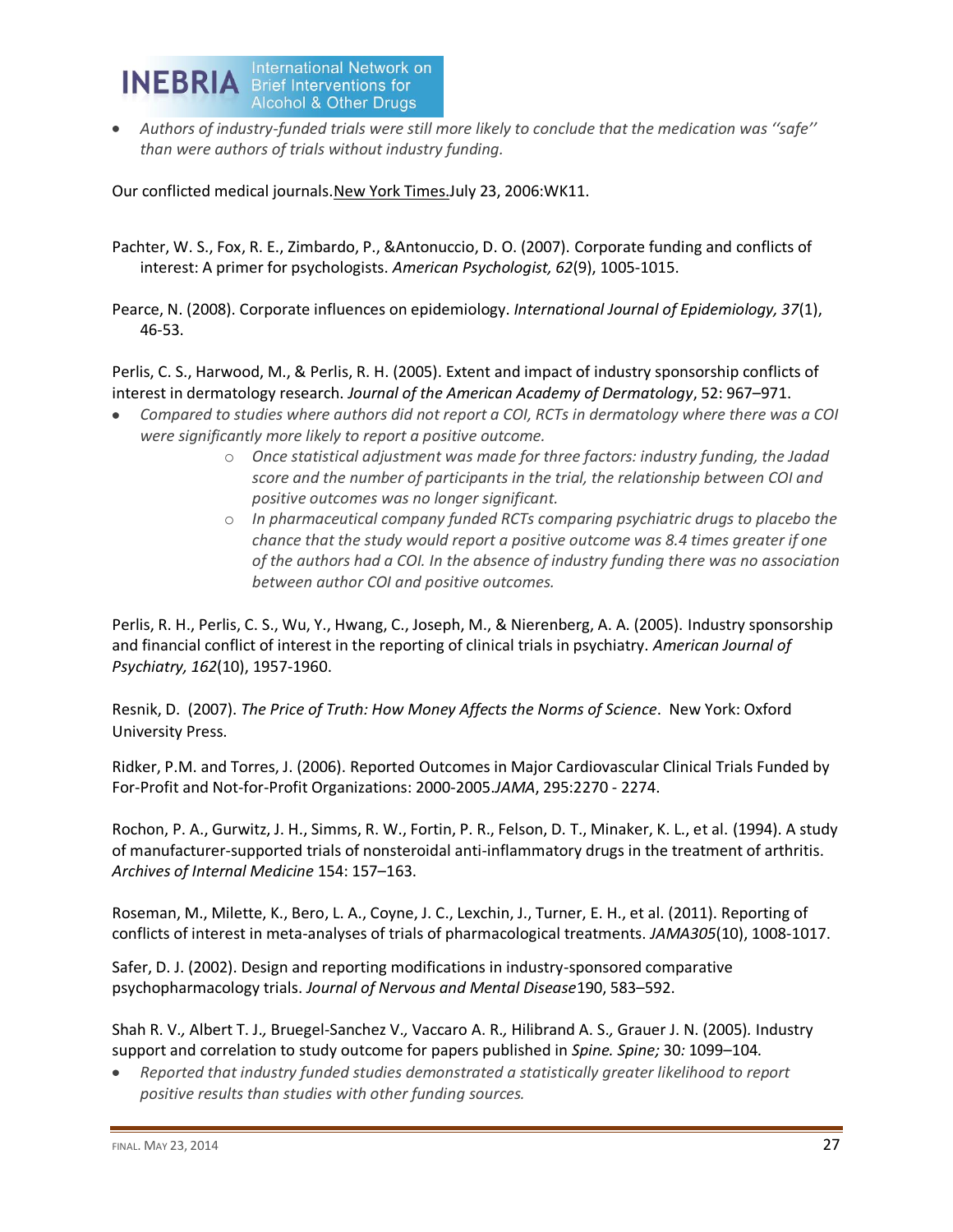

Sismondo S. (2008). How pharmaceutical industry funding affects trial outcomes: causal structures and responses. *SocSci Med*;66(9):1909-1914.

*COI probably does not operate on a conscious level but rather the act of accepting funding from a pharmaceutical company creates a gift relationship between the investigator and the sponsor wherein the person receiving the ''gift'' feels an obligation to repay the present in some manner.* 

Sismondo S. Pharmaceutical company funding and its consequences: a qualitative systematic review. (2008). *ContempClin Trials*;29(2):109-113.

*Examined the evidence subsequent to the Lexchin article and found 17 additional articles that supported his conclusion with only 2 dissenting*.

Spielmans, G. I., Biehn, T. L., &Sawrey, D. L. (2010). A case study of salami slicing: Pooled analyses of duloxetine for depression. *Psychotherapy and Psychosomatics*. 2010;79, 97–106.

Stelfox HT, Chua G, O'Rourke K, Detsky AS. (1998). Conflict of interest in the debate over calciumchannel antagonists. *N Engl J Med*;338:101-106.

- *Found that authors who had a financial association with manufacturers were much more likely than those who did not to have a favorable published position on the safety of calcium channel antagonists as a treatment for cardiovascular disorders.* 
	- o *Reported that 96% of the authors who were supportive of calcium channel antagonists had financial relationships with manufacturers compared with 60% who were neutral and 37% who were critical.*
	- o *Only 2 of the 70 articles included in the study disclosed the authors' potential conflicts of interest. After reviewing these and other results, the editor of BMJ wrote, [these studies] "begin to build a solid case that conflict of interest has an impact on the conclusions reached by papers in medical journals."*

Tong, E., England, L., Glantz, S. (2005). Changing Conclusions on Secondhand Smoke in a Sudden Infant Death Syndrome Review Funded by the Tobacco Industry. *Pediatrics;115:3.*

- Tungaraza, T., & Poole, R. (2007). Influence of drug company authorship and sponsorship on drug trial outcomes. *British Journal of Psychiatry, 191*(JULY), 82-83.
- *Compared drug trials reported in three major psychiatric journals to investigate influences of pharmaceutical industry funding and found that independent studies were more likely to report negative findings than industry-funded studies.*
- *Also found that the involvement of a drug company employee had a much greater effect on study outcome than financial sponsorship alone.*

Turner EH, Matthews AM, Linardatos E, Tell RA, Rosenthal R. (2008). Selective publication of antidepressant trials and its influence on apparent efficacy. *N Engl JMed*;358(3):252-260.

vanKolfschooten F. (2002). Conflicts of interest: can you believe what you read? *Nature*;416(6879):360- 363.

Wagena E. J.*,* Knipschild P. G. *(2003).* The efficacy of bupropion in relation to competing interests and methodological quality*. EurRespir J;* 22*:* 165s*.*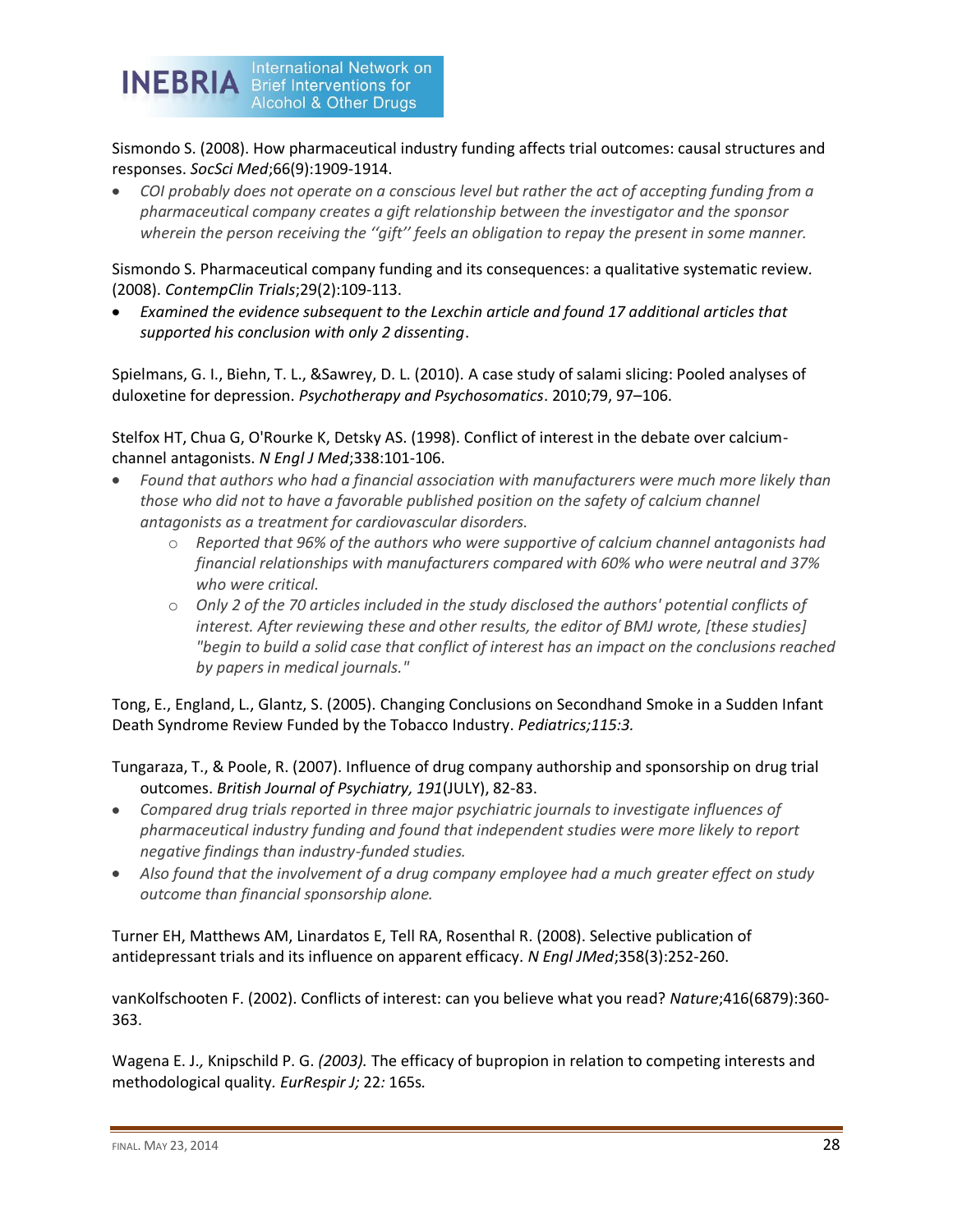

West, R. (1997). Addiction, ethics and public policy. *Addiction, 92*(9), 1061-1070.

Whittington, C. J., Kendall, T., Fonagy, P., Cottrell, D., Cotgrove, A., &Boddington, E. (2004). Selective serotonin reuptake inhibitors in childhood depression: Systematic review of published versus unpublished data. *Lancet*;363, 1341–1345.

Whitaker, R. (2010). Anatomy of an epidemic: Magic bullets, psychiatric drugs, and the astonishing rise of mental illness in America. New York: Crown Publishers.

Yank V, Rennie D, Bero LA. (2007). Financial ties and concordance between results and conclusions in meta-analyses: retrospective cohort study. *BMJ*;335(7631):1202-1205.

*In analyzing meta-analyses of antihypertensives, authors found when controlling for other characteristics of the meta-analyses, the only factor associated with positive conclusions was if there was a relationship to industry.*

Yaphe J, Edman R, Knishkowy B, Herman J. (2001). The association between funding by commercial interests and study outcome in randomized controlled drug trials. *Fam Pract*;18(6):565-568.

*Found an association between the source of study support and the published outcome.*